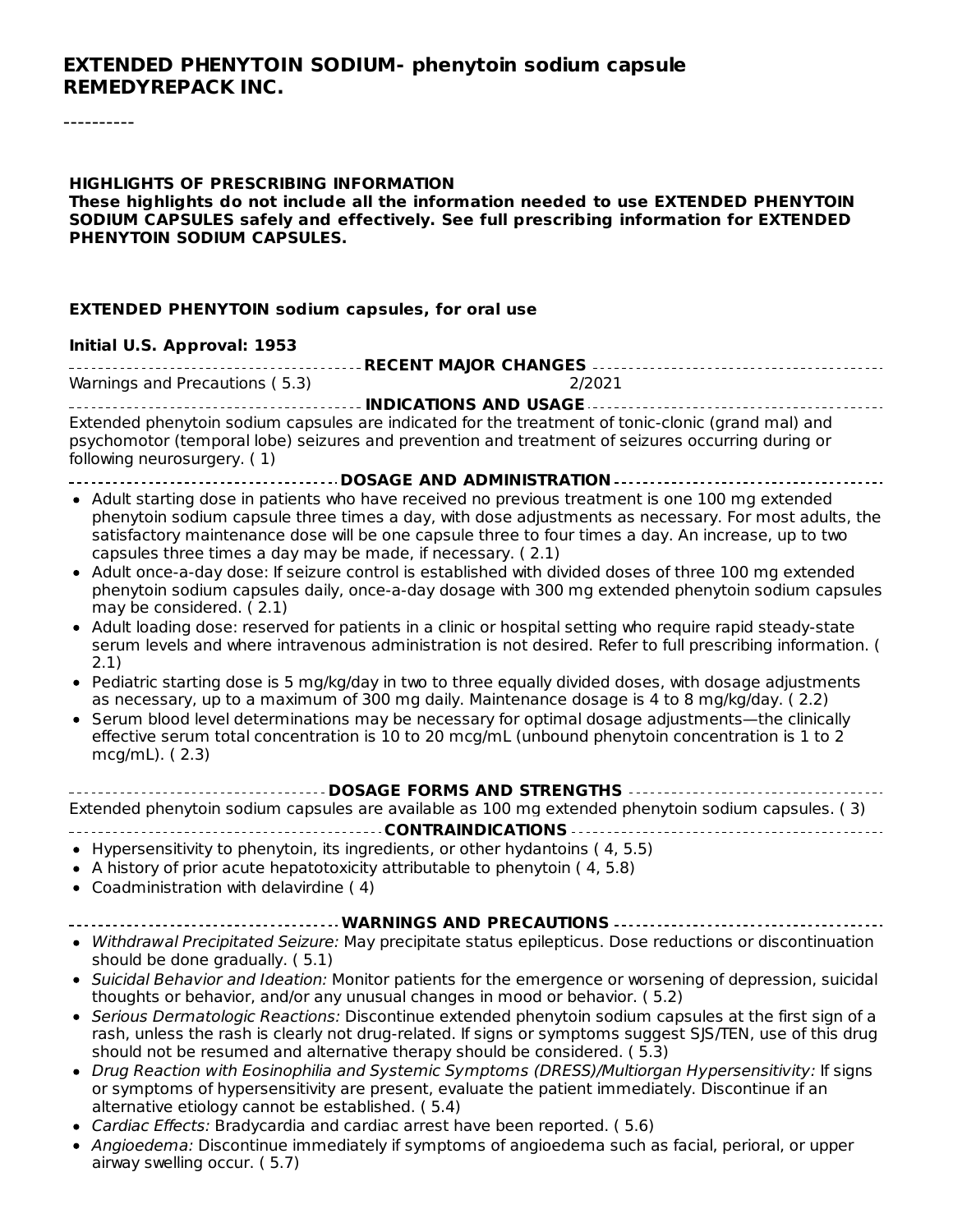- Hepatic Injury: Cases of acute hepatotoxicity have been reported with extended phenytoin sodium capsules. If this occurs, immediately discontinue. ( 4, 5.8)
- Hematopoietic Complications: If occurs, follow-up observation is indicated and an alternative antiepileptic treatment should be used. ( 5.9)

**ADVERSE REACTIONS** The most common adverse reactions are nervous system reactions, including nystagmus, ataxia, slurred speech, decreased coordination, somnolence, and mental confusion. ( 6)

#### **To report SUSPECTED ADVERSE REACTIONS, contact Aurobindo Pharma USA, Inc. at 1-866- 850-2876 or FDA at 1-800-FDA-1088 or www.fda.gov/medwatch.**

**DRUG INTERACTIONS** Multiple drug interactions because of extensive plasma protein binding, saturable metabolism and potent induction of hepatic enzymes. ( 7.1, 7.2)

- **USE IN SPECIFIC POPULATIONS**
- Pregnancy: Prenatal exposure to phenytoin may increase the risks for congenital malformations and other adverse developmental outcomes. ( 5.13, 8.1)
- Renal and/or Hepatic Impairment or Hypoalbuminemia: Monitor unbound phenytoin concentrations in these patients. ( 8.6)

#### **See 17 for PATIENT COUNSELING INFORMATION and Medication Guide.**

**Revised: 3/2022**

#### **FULL PRESCRIBING INFORMATION: CONTENTS\***

#### **1 INDICATIONS AND USAGE**

#### **2 DOSAGE AND ADMINISTRATION**

- 2.1 Adult Dosage
- 2.2 Pediatric Dosage
- 2.3 Dosage Adjustments
- 2.4 Switching Between Phenytoin Formulations
- 2.5 Dosing in Patients with Renal or Hepatic Impairment or Hypoalbuminemia
- 2.6 Geriatric Dosage
- 2.7 Dosing during Pregnancy

#### **3 DOSAGE FORMS AND STRENGTHS**

#### **4 CONTRAINDICATIONS**

#### **5 WARNINGS AND PRECAUTIONS**

- 5.1 Withdrawal Precipitated Seizure, Status Epilepticus
- 5.2 Suicidal Behavior and Ideation
- 5.3 Serious Dermatologic Reactions

5.4 Drug Reaction with Eosinophilia and Systemic Symptoms (DRESS)/Multiorgan Hypersensitivity

- 5.5 Hypersensitivity
- 5.6 Cardiac Effects
- 5.7 Angioedema
- 5.8 Hepatic Injury
- 5.9 Hematopoietic Complications
- 5.10 Effects on Vitamin D and Bone
- 5.11 Renal or Hepatic Impairment or Hypoalbuminemia
- 5.12 Exacerbation of Porphyria
- 5.13 Teratogenicity and Other Harm to the Newborn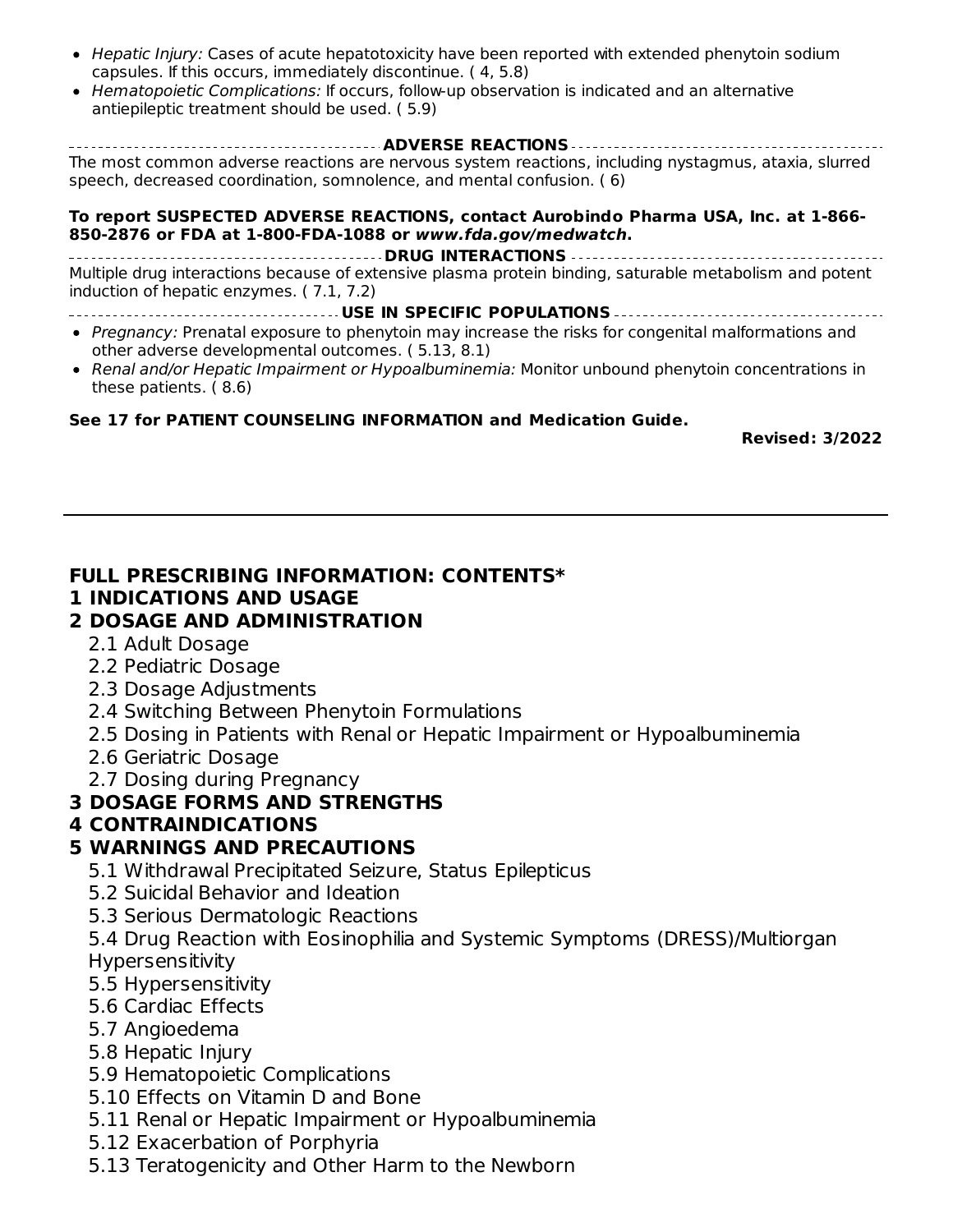- 5.14 Hyperglycemia
- 5.15 Serum Phenytoin Levels above Therapeutic Range

## **6 ADVERSE REACTIONS**

## **7 DRUG INTERACTIONS**

- 7.1 Drugs that Affect Phenytoin Concentrations
- 7.2 Drugs Affected by Phenytoin
- 7.3 Drug Enteral Feeding/Nutritional Preparations Interaction
- 7.4 Drug/Laboratory Test Interactions

## **8 USE IN SPECIFIC POPULATIONS**

- 8.1 Pregnancy
- 8.2 Lactation
- 8.4 Pediatric Use
- 8.5 Geriatric Use
- 8.6 Renal and/or Hepatic Impairment or Hypoalbuminemia
- 8.7 Use in Patients with Decreased CYP2C9 Function

## **10 OVERDOSAGE**

## **11 DESCRIPTION**

## **12 CLINICAL PHARMACOLOGY**

- 12.1 Mechanism of Action
- 12.3 Pharmacokinetics
- 12.5 Pharmacogenomics

## **13 NONCLINICAL TOXICOLOGY**

13.1 Carcinogenesis, Mutagenesis, Impairment of Fertility

### **16 HOW SUPPLIED/STORAGE AND HANDLING**

### **17 PATIENT COUNSELING INFORMATION**

 $\ast$  Sections or subsections omitted from the full prescribing information are not listed.

## **FULL PRESCRIBING INFORMATION**

## **1 INDICATIONS AND USAGE**

Extended phenytoin sodium capsules are indicated for the treatment of tonic-clonic (grand mal) and psychomotor (temporal lobe) seizures and prevention and treatment of seizures occurring during or following neurosurgery.

# **2 DOSAGE AND ADMINISTRATION**

## **2.1 Adult Dosage**

#### Divided daily dosage:

The recommended starting dose for adult patients who have received no previous treatment is one 100 mg extended phenytoin sodium capsule by mouth three times daily. Adjust the dosage to suit individual requirements up to a maximum of two capsules three times a day. For most adults, the satisfactory maintenance dosage will be one capsule three to four times a day.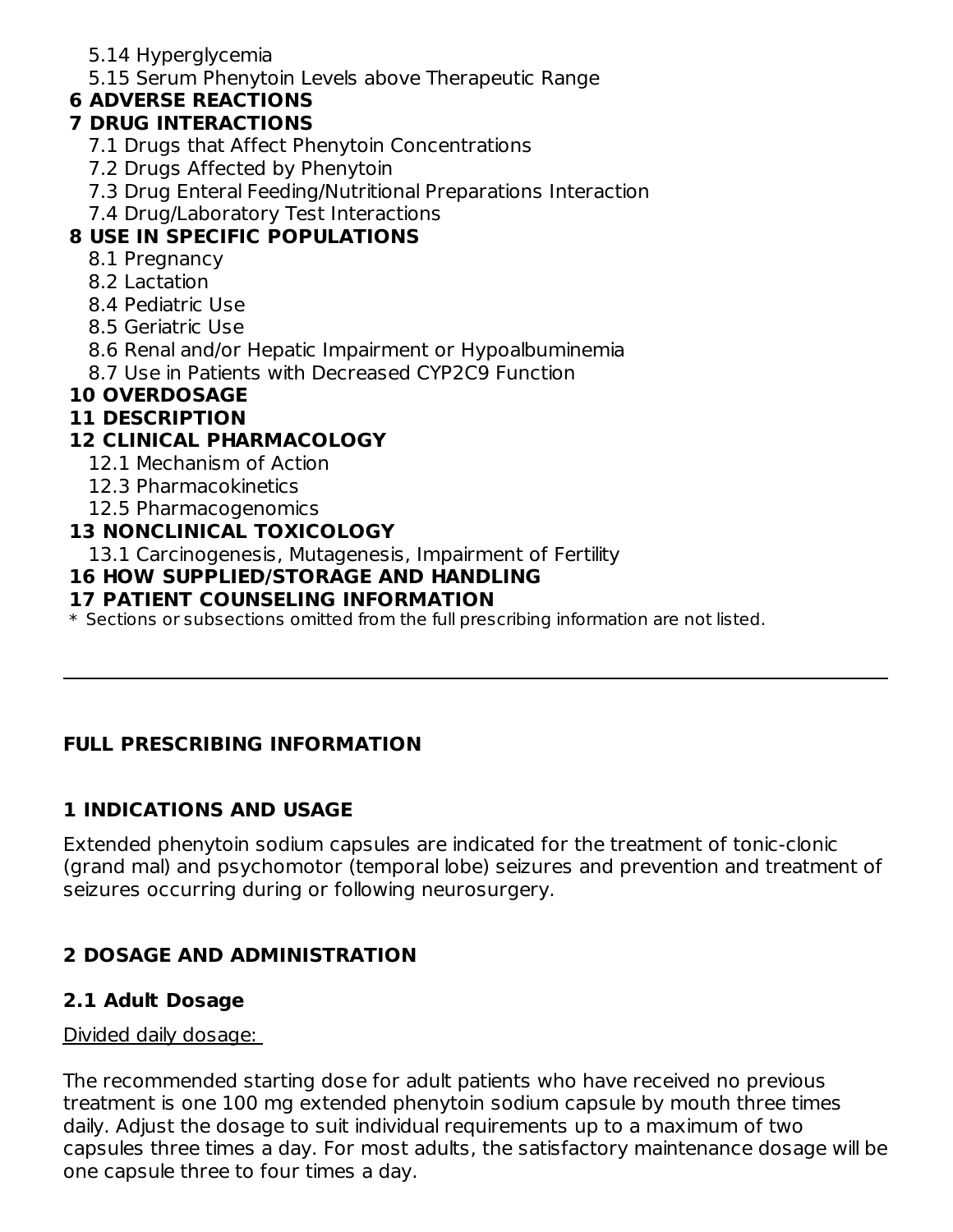#### Once-a-day dosage:

In adults, if seizure control is established with divided doses of three 100 mg extended phenytoin sodium capsules daily, once-a-day dosage with 300 mg of extended phenytoin sodium capsules may be considered. Studies comparing divided doses of 300 mg with a single daily dose of this quantity indicated absorption, peak serum levels, biologic half-life, difference between peak and minimum values, and urinary recovery were equivalent. Once-a-day dosage offers a convenience to the individual patient or to nursing personnel for institutionalized patients and is intended to be used only for patients requiring this amount of drug daily. A major problem in motivating noncompliant patients may also be lessened when the patient can take this drug once a day. However, patients should be cautioned not to miss a dose, inadvertently. Only extended phenytoin sodium capsules are recommended for once-a-day dosing. Inherent differences in dissolution characteristics and resultant absorption rates of phenytoin due to different manufacturing procedures and/or dosage forms preclude such recommendation for other phenytoin products. When a change in the dosage form or brand is prescribed, careful monitoring of phenytoin serum levels should be carried out.

### Loading dose:

Some authorities have advocated use of an oral loading dose of phenytoin in adults who require rapid steady-state serum levels and where intravenous administration is not desirable. This dosing regimen should be reserved for patients in a clinic or hospital setting where phenytoin serum levels can be closely monitored. Patients with a history of renal or liver disease should not receive the oral loading regimen. Initially, one gram of extended phenytoin sodium capsules are divided into three doses (400 mg, 300 mg, 300 mg) and administered at two-hour intervals. Normal maintenance dosage is then instituted 24 hours after the loading dose, with frequent serum level determinations.

## **2.2 Pediatric Dosage**

The recommended starting dosage for pediatric patients is 5 mg/kg/day by mouth in two or three equally divided doses, with subsequent dosage individualized to a maximum of 300 mg daily in divided doses. A recommended daily maintenance dosage is usually 4 to 8 mg/kg/day in equally divided doses. Children over 6 years and adolescents may require the minimum adult dosage (300 mg/day).

## **2.3 Dosage Adjustments**

Dosage should be individualized to provide maximum benefit. In some cases, serum blood level determinations may be necessary for optimal dosage adjustments. Trough levels provide information about clinically effective serum level range and confirm patient compliance, and are obtained just prior to the patient's next scheduled dose. Peak levels indicate an individual's threshold for emergence of dose-related side effects and are obtained at the time of expected peak concentration. Therapeutic effect without clinical signs of toxicity occurs more often with serum total concentrations between 10 and 20 mcg/mL (unbound phenytoin concentrations between 1 and 2 mcg/mL), although some mild cases of tonic-clonic (grand mal) epilepsy may be controlled with lower serum levels of phenytoin. In patients with renal or hepatic disease, or in those with hypoalbuminemia, the monitoring of unbound phenytoin concentrations may be more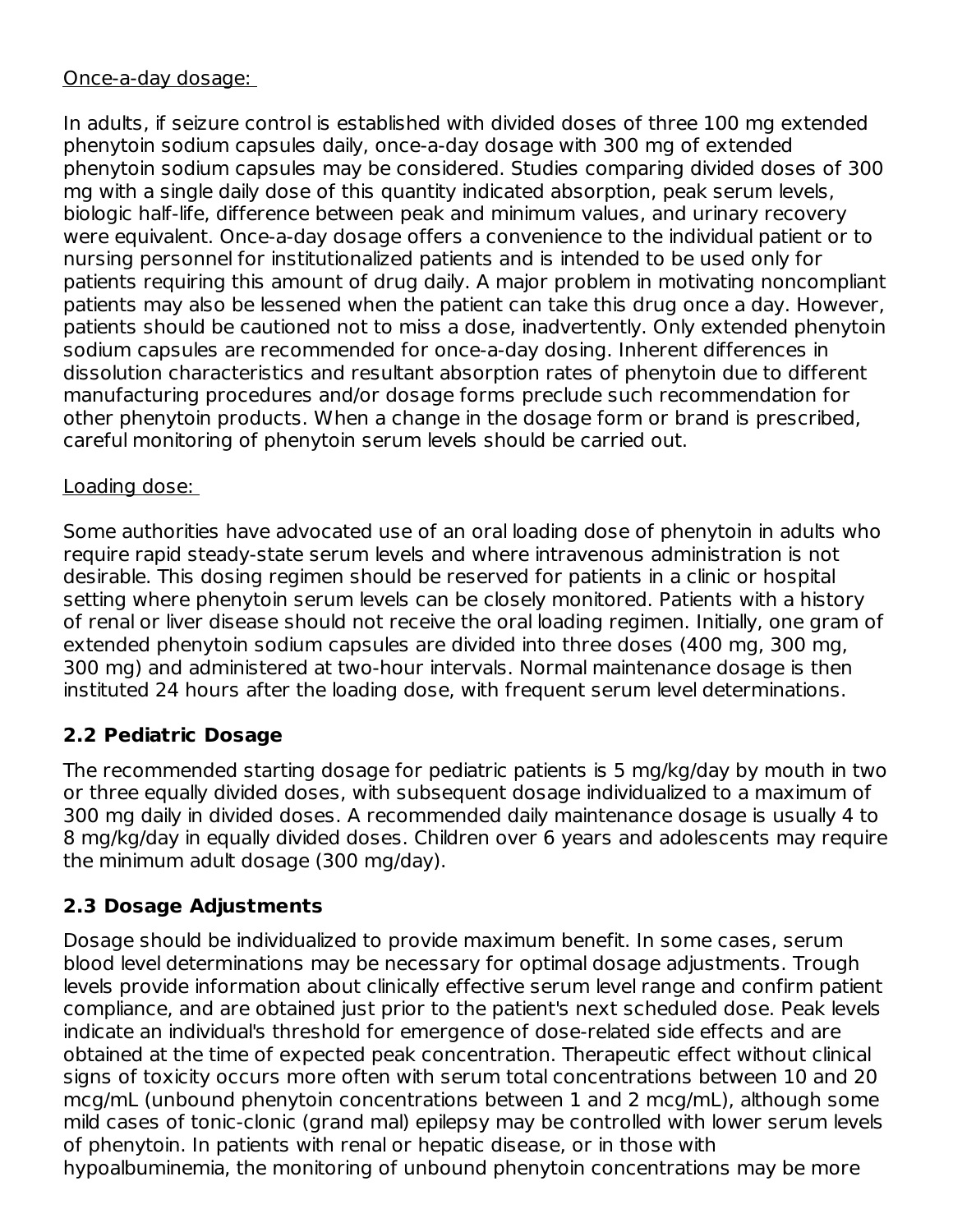relevant [see Dosage and Administration (2.5)].

With recommended dosage, a period of seven to ten days may be required to achieve steady-state blood levels with phenytoin and changes in dosage (increase or decrease) should not be carried out at intervals shorter than seven to ten days.

## **2.4 Switching Between Phenytoin Formulations**

Extended phenytoin sodium capsules are formulated with the sodium salt of phenytoin. Because there is approximately an 8% increase in drug content with the free acid form over that of the sodium salt, dosage adjustments and serum level monitoring may be necessary when switching from a product formulated with the free acid to a product formulated with the sodium salt and vice versa.

## **2.5 Dosing in Patients with Renal or Hepatic Impairment or Hypoalbuminemia**

Because the fraction of unbound phenytoin is increased in patients with renal or hepatic disease, or in those with hypoalbuminemia, the monitoring of phenytoin serum levels should be based on the unbound fraction in those patients [see Warnings and Precautions (5.11) and Use in Specific Populations (8.6)] .

## **2.6 Geriatric Dosage**

Phenytoin clearance is decreased slightly in elderly patients and lower or less frequent dosing may be required [see Clinical Pharmacology (12.3)] .

## **2.7 Dosing during Pregnancy**

Decreased serum concentrations of phenytoin may occur during pregnancy because of altered phenytoin pharmacokinetics. Periodic measurement of serum phenytoin concentrations should be performed during pregnancy, and the extended phenytoin sodium capsules dosage should be adjusted as necessary. Postpartum restoration of the original dosage will probably be indicated *[see Use in Specific Populations (8.1)]*. Because of potential changes in protein binding during pregnancy, the monitoring of phenytoin serum levels should be based on the unbound fraction.

## **3 DOSAGE FORMS AND STRENGTHS**

**Extended Phenytoin Sodium Capsules USP, 100 mg** are white/white, size '2' hard gelatin capsule filled with white to off-white powder and imprinted with 'X' on white cap and '51' on white body with black ink.

## **4 CONTRAINDICATIONS**

Extended phenytoin sodium capsules are contraindicated in patients with:

- A history of hypersensitivity to phenytoin, its inactive ingredients, or other hydantoins [see Warnings and Precautions (5.5)] . Reactions have included angioedema.
- A history of prior acute hepatotoxicity attributable to phenytoin *[see Warnings and* Precautions (5.8)].
- Coadministration with delavirdine because of the potential for loss of virologic response and possible resistance to delavirdine or to the class of non-nucleoside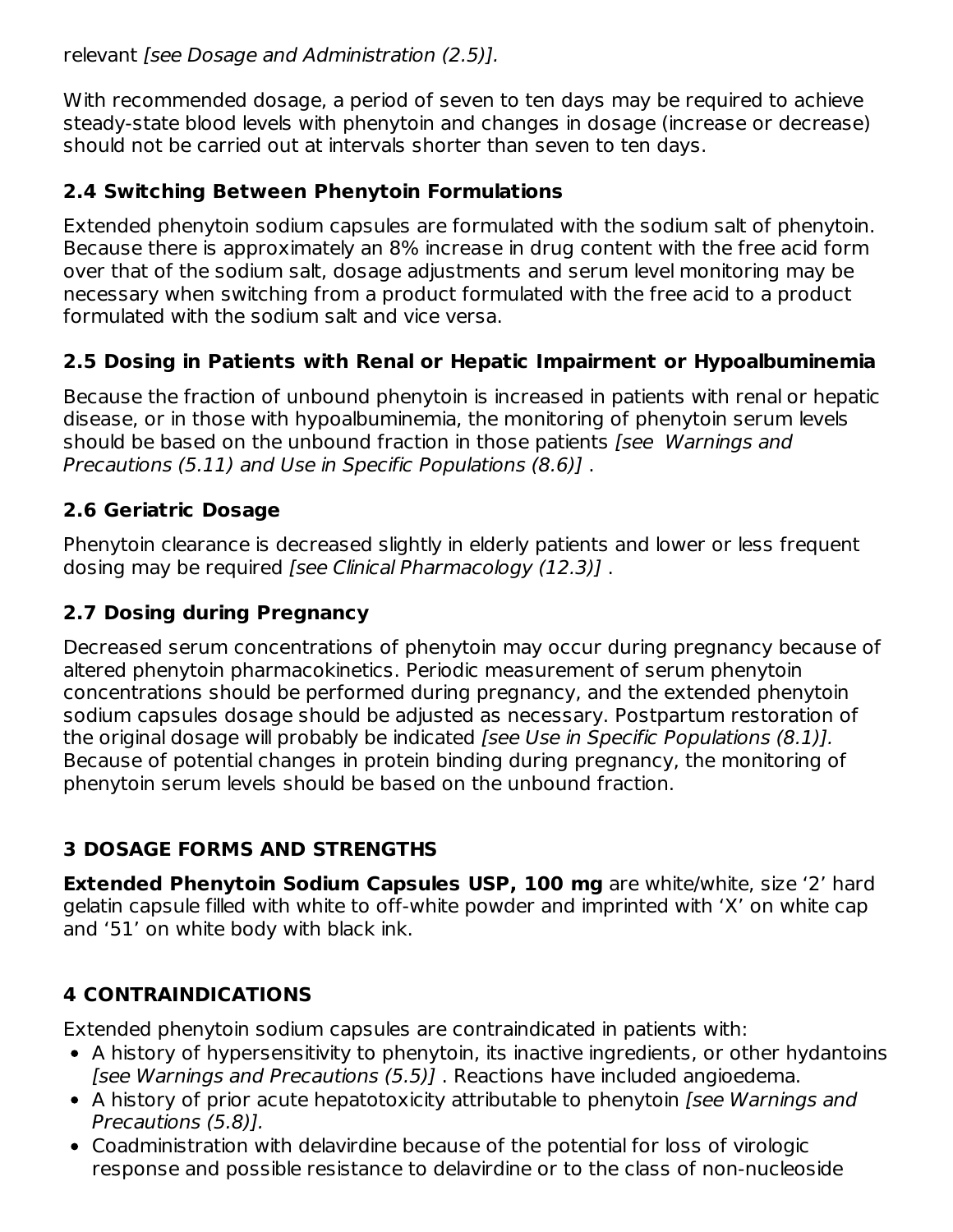reverse transcriptase inhibitors.

### **5 WARNINGS AND PRECAUTIONS**

#### **5.1 Withdrawal Precipitated Seizure, Status Epilepticus**

Abrupt withdrawal of phenytoin in epileptic patients may precipitate status epilepticus. When, in the judgment of the clinician, the need for dosage reduction, discontinuation, or substitution of alternative anticonvulsant medication arises, this should be done gradually. However, in the event of an allergic or hypersensitivity reaction, more rapid substitution of alternative therapy may be necessary. In this case, alternative therapy should be an anticonvulsant drug not belonging to the hydantoin chemical class.

#### **5.2 Suicidal Behavior and Ideation**

Antiepileptic drugs (AEDs), including extended phenytoin sodium capsules, increase the risk of suicidal thoughts or behavior in patients taking these drugs for any indication. Patients treated with any AED for any indication should be monitored for the emergence or worsening of depression, suicidal thoughts or behavior, and/or any unusual changes in mood or behavior.

Pooled analyses of 199 placebo-controlled clinical trials (mono- and adjunctive therapy) of 11 different AEDs showed that patients randomized to one of the AEDs had approximately twice the risk (adjusted Relative Risk 1.8, 95% CI:1.2, 2.7) of suicidal thinking or behavior compared to patients randomized to placebo. In these trials, which had a median treatment duration of 12 weeks, the estimated incidence rate of suicidal behavior or ideation among 27,863 AED-treated patients was 0.43%, compared to 0.24% among 16,029 placebo-treated patients, representing an increase of approximately one case of suicidal thinking or behavior for every 530 patients treated. There were four suicides in drug-treated patients in the trials and none in placebotreated patients, but the number is too small to allow any conclusion about drug effect on suicide.

The increased risk of suicidal thoughts or behavior with AEDs was observed as early as one week after starting drug treatment with AEDs and persisted for the duration of treatment assessed. Because most trials included in the analysis did not extend beyond 24 weeks, the risk of suicidal thoughts or behavior beyond 24 weeks could not be assessed.

The risk of suicidal thoughts or behavior was generally consistent among drugs in the data analyzed. The finding of increased risk with AEDs of varying mechanisms of action and across a range of indications suggests that the risk applies to all AEDs used for any indication. The risk did not vary substantially by age (5 to 100 years) in the clinical trials analyzed.

Table 1 shows absolute and relative risk by indication for all evaluated AEDs.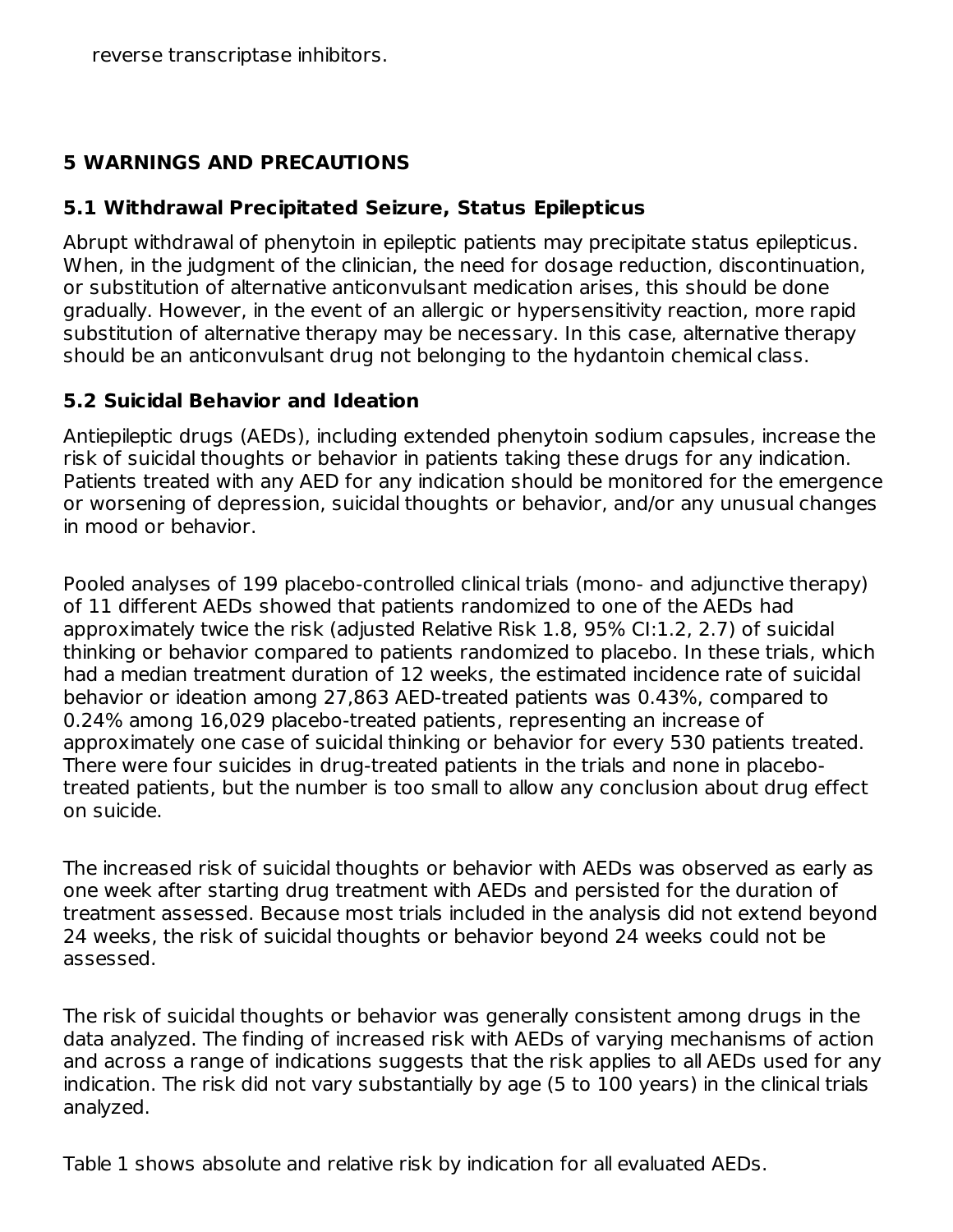| <b>Indication</b> | <b>Placebo</b><br><b>Patients with</b><br><b>Events Per</b><br><b>1000 Patients</b> | <b>Drug Patients</b><br>with Events<br><b>Per 1000</b><br><b>Patients</b> | <b>Relative Risk:</b><br><b>Incidence of</b><br><b>Events in Drug</b><br><b>Patients/Incidence</b><br>in Placebo Patients | <b>Risk Difference:</b><br><b>Additional Drug</b><br><b>Patients with</b><br><b>Events Per</b><br>1000<br><b>Patients</b> |
|-------------------|-------------------------------------------------------------------------------------|---------------------------------------------------------------------------|---------------------------------------------------------------------------------------------------------------------------|---------------------------------------------------------------------------------------------------------------------------|
| Epilepsy          | 1.0                                                                                 | 3.4                                                                       | 3.5                                                                                                                       | 2.4                                                                                                                       |
| Psychiatric       | 5.7                                                                                 | 8.5                                                                       | 1.5                                                                                                                       | 2.9                                                                                                                       |
| Other             | 1.0                                                                                 | 1.8                                                                       | 1.9                                                                                                                       | 0.9                                                                                                                       |
| <b>Total</b>      | 2.4                                                                                 | 4.3                                                                       | 1.8                                                                                                                       | 1.9                                                                                                                       |

**Table 1 Risk by indication for antiepileptic drugs in the pooled analysis**

The relative risk for suicidal thoughts or behavior was higher in clinical trials for epilepsy than in clinical trials for psychiatric or other conditions, but the absolute risk differences were similar for the epilepsy and psychiatric indications.

Anyone considering prescribing extended phenytoin sodium capsules or any other AED must balance the risk of suicidal thoughts or behavior with the risk of untreated illness. Epilepsy and many other illnesses for which AEDs are prescribed are themselves associated with morbidity and mortality and an increased risk of suicidal thoughts and behavior. Should suicidal thoughts and behavior emerge during treatment, the prescriber needs to consider whether the emergence of these symptoms in any given patient may be related to the illness being treated.

Patients, their caregivers, and families should be informed that AEDs increase the risk of suicidal thoughts and behavior and should be advised of the need to be alert for the emergence or worsening of the signs and symptoms of depression, any unusual changes in mood or behavior, or the emergence of suicidal thoughts, behavior, or thoughts about self-harm. Behaviors of concern should be reported immediately to healthcare providers.

## **5.3 Serious Dermatologic Reactions**

Extended phenytoin sodium capsules can cause severe cutaneous adverse reactions (SCARs), which may be fatal. Reported reactions in phenytoin-treated patients have included toxic epidermal necrolysis (TEN), Stevens-Johnson syndrome (SJS), acute generalized exanthematous pustulosis (AGEP), and Drug Reaction with Eosinophilia and Systemic Symptoms (DRESS) [see Warnings and Precautions (5.4)]. The onset of symptoms is usually within 28 days, but can occur later. Extended phenytoin sodium capsules should be discontinued at the first sign of a rash, unless the rash is clearly not drug-related. If signs or symptoms suggest a severe cutaneous adverse reaction, use of this drug should not be resumed and alternative therapy should be considered. If a rash occurs, the patient should be evaluated for signs and symptoms of SCARs.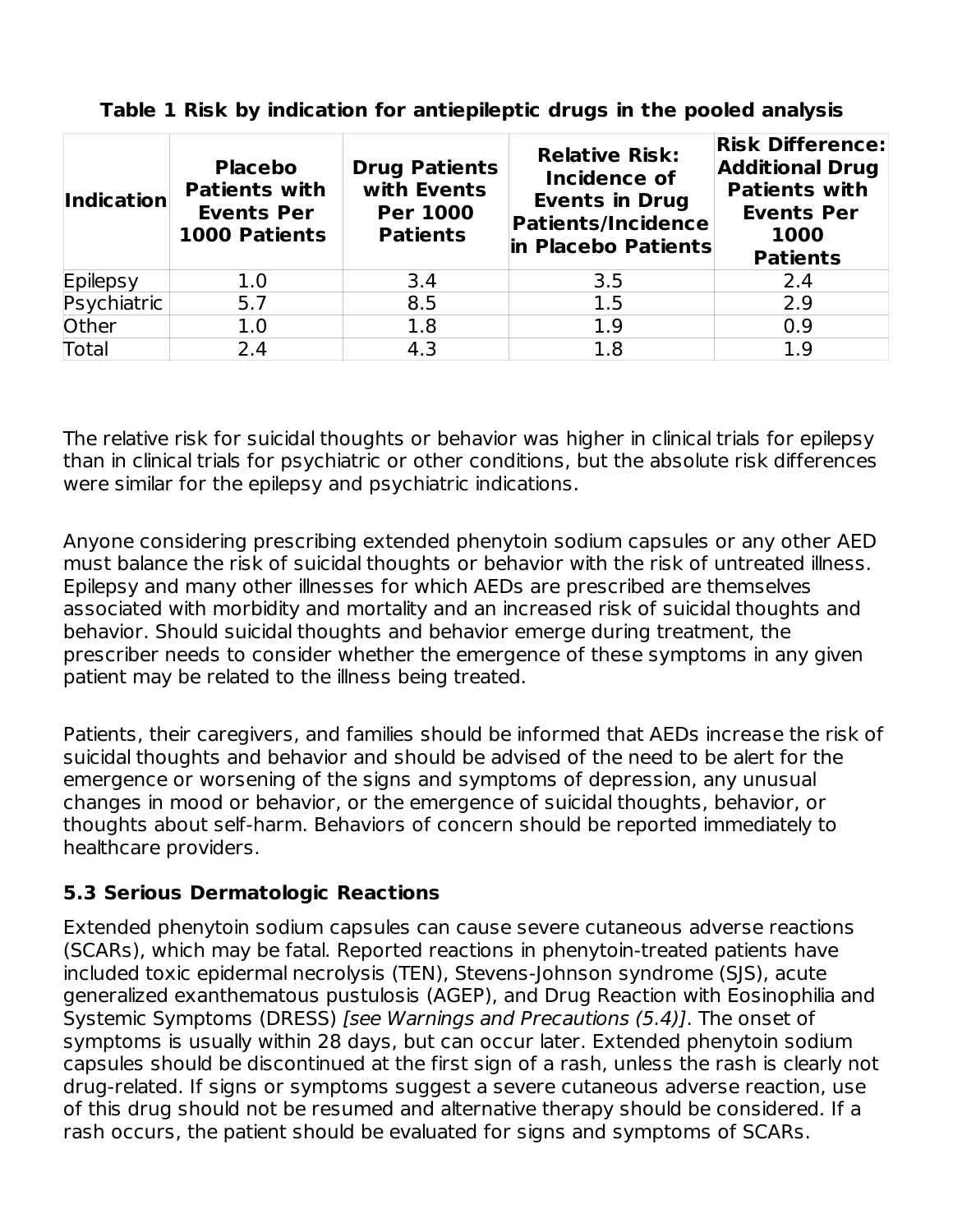Studies in patients of Chinese ancestry have found a strong association between the risk of developing SJS/TEN and the presence of HLA-B\*1502, an inherited allelic variant of the HLA B gene, in patients using carbamazepine. Limited evidence suggests that HLA-B\*1502 may be a risk factor for the development of SJS/TEN in patients of Asian ancestry taking other antiepileptic drugs associated with SJS/TEN, including phenytoin. In addition, retrospective, case-control, genome-wide association studies in patients of southeast Asian ancestry have also identified an increased risk of SCARs in carriers of the decreased function CYP2C9\*3 variant, which has also been associated with decreased clearance of phenytoin. Consider avoiding extended phenytoin sodium capsules as an alternative to carbamazepine in patients who are positive for HLA-B\*1502 or in CYP2C9\*3 carriers [see Use in Specific Populations (8.7) and Clinical Pharmacology (12.5)].

The use of HLA-B\*1502 or CYP2C9 genotyping has important limitations and must never substitute for appropriate clinical vigilance and patient management. The role of other possible factors in the development of, and morbidity from, SJS/TEN, such as antiepileptic drug (AED) dose, compliance, concomitant medications, comorbidities, and the level of dermatologic monitoring have not been studied.

#### **5.4 Drug Reaction with Eosinophilia and Systemic Symptoms (DRESS)/Multiorgan Hypersensitivity**

Drug Reaction with Eosinophilia and Systemic Symptoms (DRESS), also known as Multiorgan hypersensitivity, has been reported in patients taking antiepileptic drugs, including extended phenytoin sodium capsules. Some of these events have been fatal or life-threatening. DRESS typically, although not exclusively, presents with fever, rash, lymphadenopathy, and/or facial swelling, in association with other organ system involvement, such as hepatitis, nephritis, hematological abnormalities, myocarditis, or myositis sometimes resembling an acute viral infection. Eosinophilia is often present. Because this disorder is variable in its expression, other organ systems not noted here may be involved. It is important to note that early manifestations of hypersensitivity, such as fever or lymphadenopathy, may be present even though rash is not evident. If such signs or symptoms are present, the patient should be evaluated immediately. Extended phenytoin sodium capsules should be discontinued if an alternative etiology for the signs or symptoms cannot be established.

## **5.5 Hypersensitivity**

Extended phenytoin sodium capsules and other hydantoins are contraindicated in patients who have experienced phenytoin hypersensitivity [see Contraindications (4) and Warnings and Precautions (5.7)]. Additionally, consider alternatives to structurally similar drugs such as carboxamides (e.g., carbamazepine), barbiturates, succinimides, and oxazolidinediones (e.g., trimethadione) in these same patients. Similarly, if there is a history of hypersensitivity reactions to these structurally similar drugs in the patient or immediate family members, consider alternatives to extended phenytoin sodium capsules.

## **5.6 Cardiac Effects**

Cases of bradycardia and cardiac arrest have been reported in extended phenytoin sodium capsules-treated patients, both at recommended phenytoin doses and levels,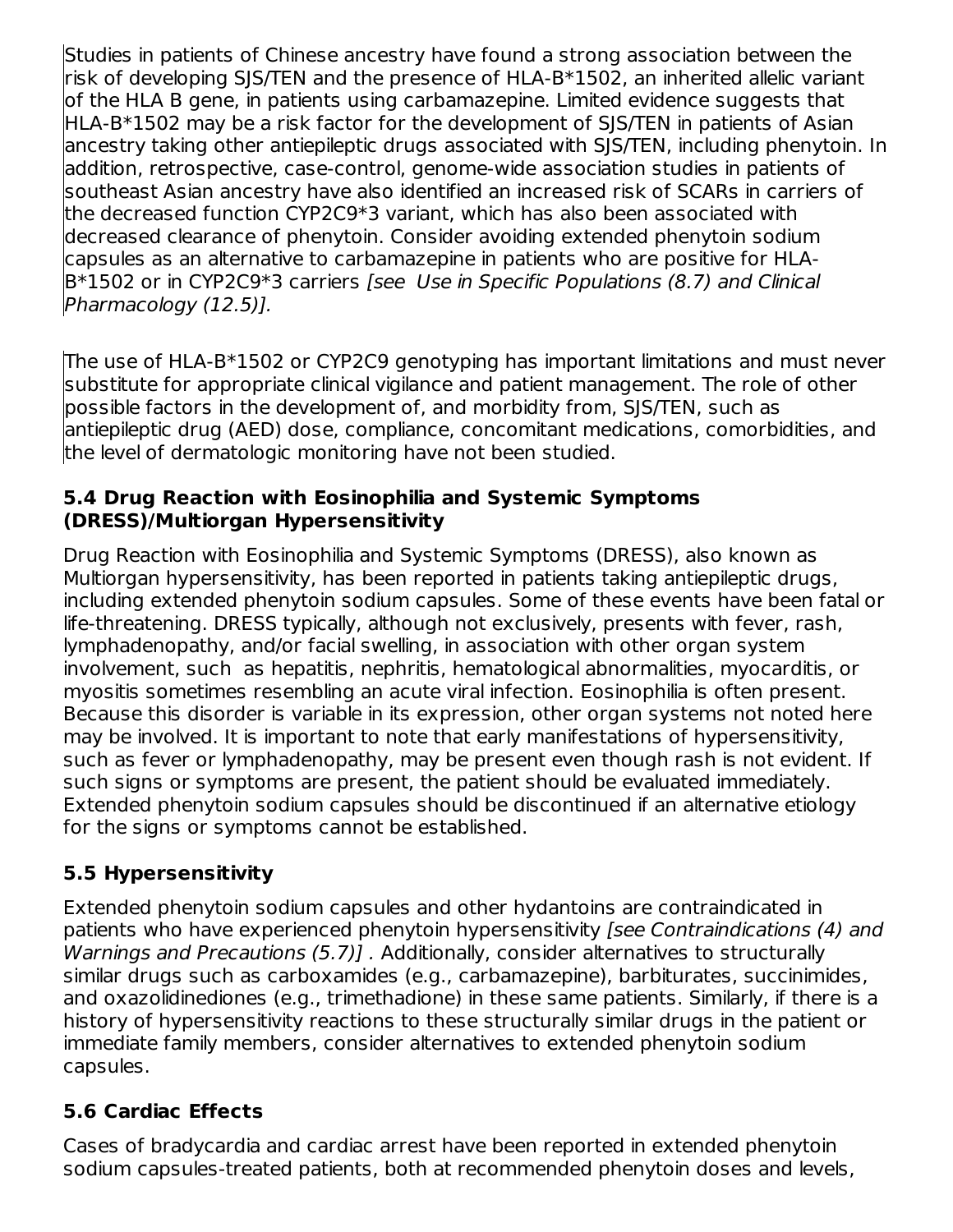and in association with phenytoin toxicity *[see Overdosage (10)]*. Most of the reports of cardiac arrest occurred in patients with underlying cardiac disease.

## **5.7 Angioedema**

Angioedema has been reported in patients treated with extended phenytoin sodium capsules in the postmarketing setting. Extended phenytoin sodium capsules should be discontinued immediately if symptoms of angioedema, such as facial, perioral, or upper airway swelling occur. Extended phenytoin sodium capsules should be discontinued permanently if a clear alternative etiology for the reaction cannot be established.

## **5.8 Hepatic Injury**

Cases of acute hepatotoxicity, including infrequent cases of acute hepatic failure, have been reported with extended phenytoin sodium capsules. These events may be part of the spectrum of DRESS or may occur in isolation [see Warnings and Precautions (5.4)]. Other common manifestations include jaundice, hepatomegaly, elevated serum transaminase levels, leukocytosis, and eosinophilia. The clinical course of acute phenytoin hepatotoxicity ranges from prompt recovery to fatal outcomes. In these patients with acute hepatotoxicity, extended phenytoin sodium capsules should be immediately discontinued and not readministered.

## **5.9 Hematopoietic Complications**

Hematopoietic complications, some fatal, have occasionally been reported in association with administration of extended phenytoin sodium capsules. These have included thrombocytopenia, leukopenia, granulocytopenia, agranulocytosis, and pancytopenia with or without bone marrow suppression.

There have been a number of reports suggesting a relationship between phenytoin and the development of lymphadenopathy (local or generalized) including benign lymph node hyperplasia, pseudolymphoma, lymphoma, and Hodgkin's disease. Although a cause and effect relationship has not been established, the occurrence of lymphadenopathy indicates the need to differentiate such a condition from other types of lymph node pathology. Lymph node involvement may occur with or without symptoms and signs of DRESS [see Warnings and Precautions (5.4)] .

In all cases of lymphadenopathy, follow-up observation for an extended period is indicated and every effort should be made to achieve seizure control using alternative antiepileptic drugs.

## **5.10 Effects on Vitamin D and Bone**

The chronic use of phenytoin in patients with epilepsy has been associated with decreased bone mineral density (osteopenia, osteoporosis, and osteomalacia) and bone fractures. Phenytoin induces hepatic metabolizing enzymes. This may enhance the metabolism of vitamin D and decrease vitamin D levels, which may lead to vitamin D deficiency, hypocalcemia, and hypophosphatemia. Consideration should be given to screening with bone-related laboratory and radiological tests as appropriate and initiating treatment plans according to established guidelines.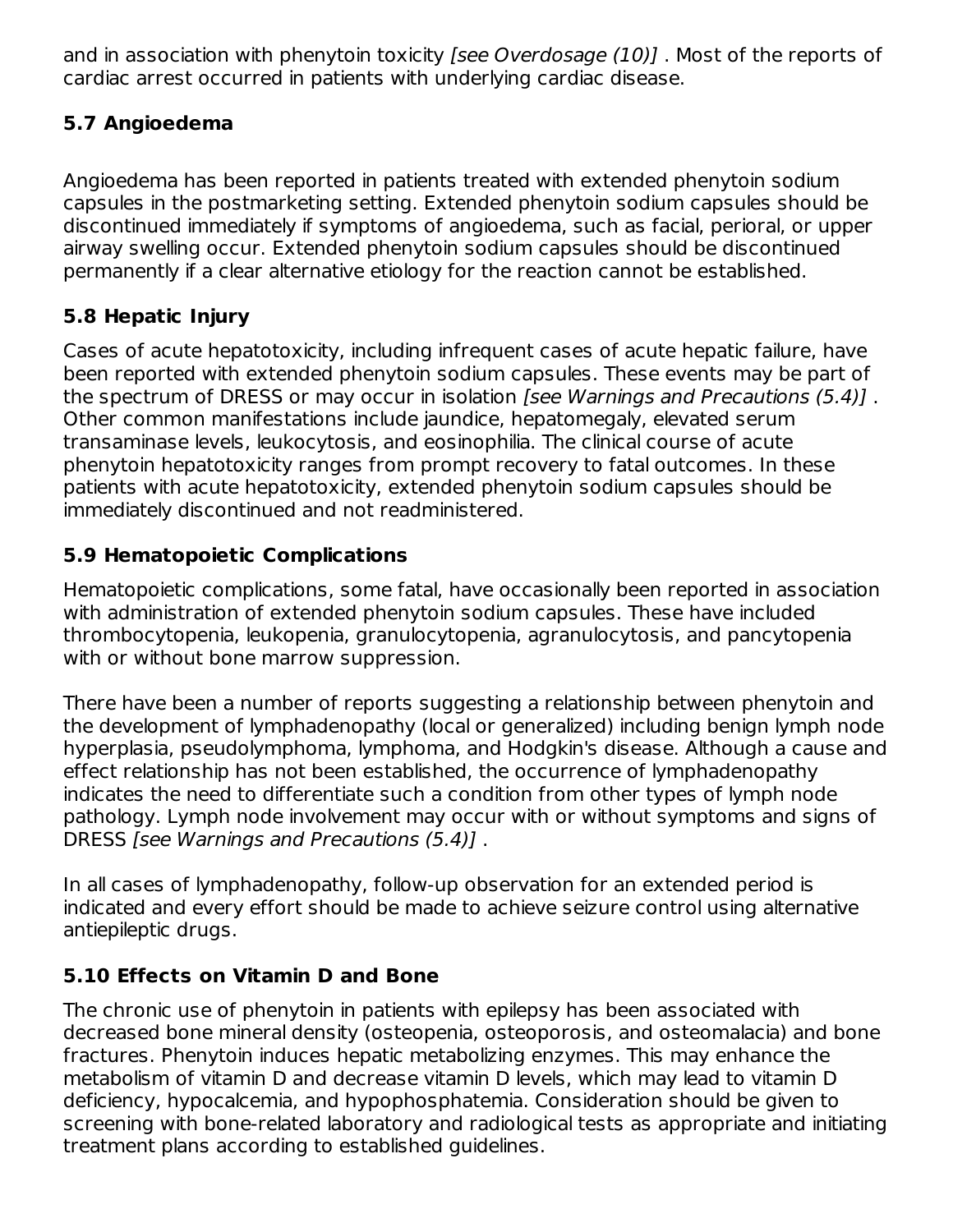## **5.11 Renal or Hepatic Impairment or Hypoalbuminemia**

Because the fraction of unbound phenytoin is increased in patients with renal or hepatic disease, or in those with hypoalbuminemia, the monitoring of phenytoin serum levels should be based on the unbound fraction in those patients.

## **5.12 Exacerbation of Porphyria**

In view of isolated reports associating phenytoin with exacerbation of porphyria, caution should be exercised in using this medication in patients suffering from this disease.

## **5.13 Teratogenicity and Other Harm to the Newborn**

Extended phenytoin sodium capsules may cause fetal harm when administered to a pregnant woman. Prenatal exposure to phenytoin may increase the risks for congenital malformations and other adverse developmental outcomes [see Use in Specific Populations (8.1)] .

Increased frequencies of major malformations (such as orofacial clefts and cardiac defects), and abnormalities characteristic of fetal hydantoin syndrome, including dysmorphic skull and facial features, nail and digit hypoplasia, growth abnormalities (including microcephaly), and cognitive deficits, have been reported among children born to epileptic women who took phenytoin alone or in combination with other antiepileptic drugs during pregnancy. There have been several reported cases of malignancies, including neuroblastoma.

A potentially life-threatening bleeding disorder related to decreased levels of vitamin Kdependent clotting factors may occur in newborns exposed to phenytoin in utero. This drug-induced condition can be prevented with vitamin K administration to the mother before delivery and to the neonate after birth.

## **5.14 Hyperglycemia**

Hyperglycemia, resulting from the drug's inhibitory effects on insulin release, has been reported. Phenytoin may also raise the serum glucose level in diabetic patients.

## **5.15 Serum Phenytoin Levels above Therapeutic Range**

Serum levels of phenytoin sustained above the therapeutic range may produce confusional states referred to as "delirium," "psychosis," or "encephalopathy," or rarely irreversible cerebellar dysfunction and/or cerebellar atrophy. Accordingly, at the first sign of acute toxicity, serum levels should be immediately checked. Dose reduction of phenytoin therapy is indicated if serum levels are excessive; if symptoms persist, termination is recommended.

## **6 ADVERSE REACTIONS**

The following serious adverse reactions are described elsewhere in the labeling:

- Withdrawal Precipitated Seizure, Status Epilepticus [see Warnings and Precautions  $(5.1)$ ]
- Suicidal Behavior and Ideation [see Warnings and Precautions (5.2)]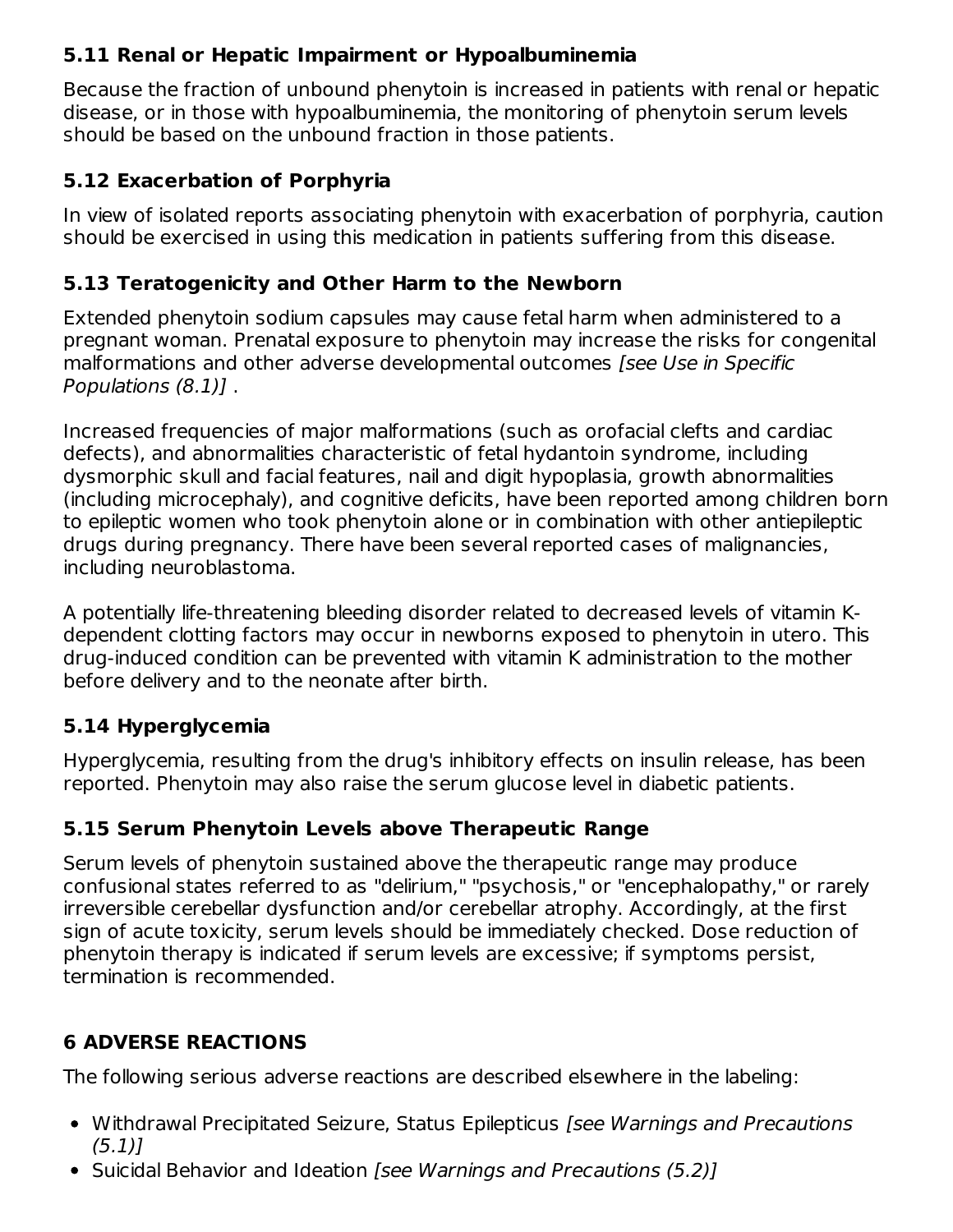- Serious Dermatologic Reactions [see Warnings and Precautions (5.3)]
- Drug Reaction with Eosinophilia and Systemic Symptoms (DRESS)/Multiorgan Hypersensitivity [see Warnings and Precautions (5.4)]
- Hypersensitivity [see Warnings and Precautions (5.5)]
- Cardiac Effects [see Warnings and Precautions (5.6)]
- Angioedema [see Warnings and Precautions (5.7)]
- Hepatic Injury *[see Warnings and Precautions (5.8)]*
- Hematopoietic Complications [see Warnings and Precautions (5.9)]
- Effects on Vitamin D and Bone [see Warnings and Precautions (5.10)]
- Exacerbation of Porphyria [see Warnings and Precautions (5.12)]
- Teratogenicity and Other Harm to the Newborn [see Warnings and Precautions (5.13)]
- Hyperglycemia [see Warnings and Precautions (5.14)]

The following adverse reactions associated with the use of extended phenytoin sodium capsules were identified in clinical studies or postmarketing reports. Because these reactions are reported voluntarily from a population of uncertain size, it is not always possible to reliably estimate their frequency or establish a causal relationship to drug exposure.

**Body as a Whole:** Allergic reactions in the form of rash and rarely more serious forms and DRESS have been observed, as has angioedema [see Warnings and Precautions  $(5.3, 5.4, 5.7)$ ]. Anaphylaxis has also been reported.

There have also been reports of coarsening of facial features, systemic lupus erythematosus, periarteritis nodosa, and immunoglobulin abnormalities.

**Digestive System:** Acute hepatic failure, toxic hepatitis, liver damage, nausea, vomiting, constipation, enlargement of the lips, and gingival hyperplasia.

**Hematologic and Lymphatic System:** Hematopoietic complications, some fatal, have occasionally been reported in association with administration of phenytoin. These have included thrombocytopenia, leukopenia, granulocytopenia, agranulocytosis, and pancytopenia with or without bone marrow suppression. While macrocytosis and megaloblastic anemia have occurred, these conditions usually respond to folic acid therapy. Lymphadenopathy including benign lymph node hyperplasia, pseudolymphoma, lymphoma, and Hodgkin's disease have been reported [see Warnings and Precautions  $(5.9)$ ].

**Laboratory Test Abnormality:** Phenytoin may decrease serum concentrations of thyroid hormone (T4 and T3), sometimes with an accompanying increase in thyroidstimulating hormone (TSH), but usually in the absence of clinical hypothyroidism. Phenytoin may also produce lower than normal values for dexamethasone or metyrapone tests. Phenytoin may cause increased serum levels of glucose [see Warnings and Precautions (5.14)] , alkaline phosphatase, and gamma glutamyl transpeptidase (GGT).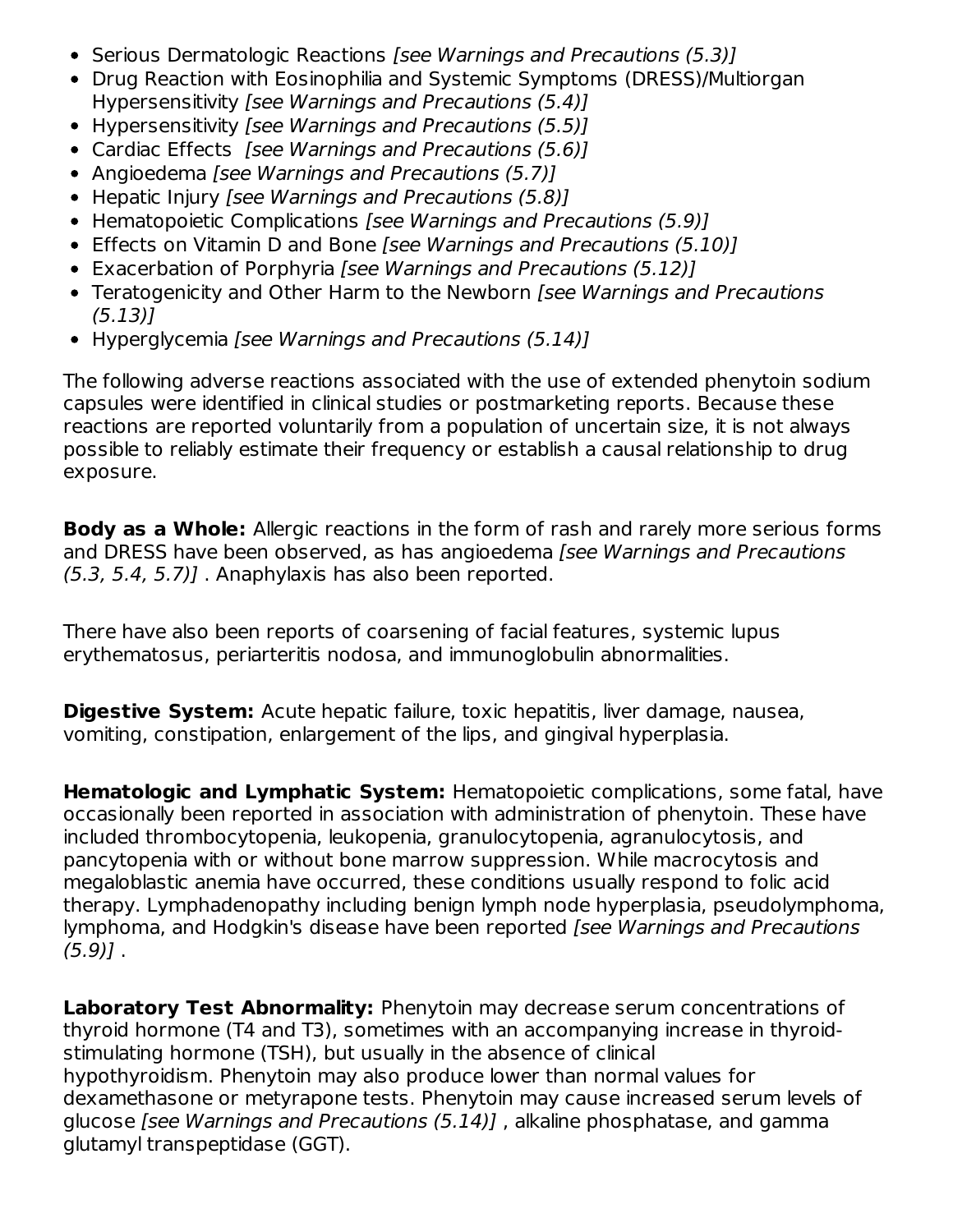**Nervous System:** The most common adverse reactions encountered with phenytoin therapy are nervous system reactions and are usually dose-related. Reactions include nystagmus, ataxia, slurred speech, decreased coordination, somnolence, and mental confusion. Dizziness, vertigo, insomnia, transient nervousness, motor twitchings, paresthesias, and headaches have also been observed. There have also been rare reports of phenytoin-induced dyskinesias, including chorea, dystonia, tremor and asterixis, similar to those induced by phenothiazine and other neuroleptic drugs. Cerebellar atrophy has been reported, and appears more likely in settings of elevated phenytoin levels and/or long-term phenytoin use [see Warnings and Precautions (5.15)] .

A predominantly sensory peripheral polyneuropathy has been observed in patients receiving long-term phenytoin therapy.

**Skin and Appendages:** Dermatological manifestations sometimes accompanied by fever have included scarlatiniform or morbilliform rashes. A morbilliform rash (measleslike) is the most common; other types of dermatitis are seen more rarely. Other more serious forms which may be fatal have included bullous, exfoliative or purpuric dermatitis, acute generalized exanthematous pustulosis, Stevens-Johnson syndrome, and toxic epidermal necrolysis [see Warnings and Precautions (5.3)] . There have also been reports of hypertrichosis and urticaria.

**Special Senses:** Altered taste sensation including metallic taste.

**Urogenital:** Peyronie's disease

## **7 DRUG INTERACTIONS**

Phenytoin is extensively bound to plasma proteins and is prone to competitive displacement. Phenytoin is primarily metabolized by the hepatic cytochrome P450 enzyme CYP2C9 and to a lesser extent by CYP2C19, and is particularly susceptible to inhibitory drug interactions because it is subject to saturable metabolism. Inhibition of metabolism may produce significant increases in circulating phenytoin concentrations and enhance the risk of drug toxicity. Monitoring of phenytoin serum levels is recommended when a drug interaction is suspected.

Phenytoin is a potent inducer of hepatic drug-metabolizing enzymes.

# **7.1 Drugs that Affect Phenytoin Concentrations**

Table 2 includes commonly occurring drug interactions that affect phenytoin concentrations. However, this list is not intended to be inclusive or comprehensive. Individual prescribing information from relevant drugs should be consulted.

The addition or withdrawal of these agents in patients on phenytoin therapy may require an adjustment of the phenytoin dose to achieve optimal clinical outcome.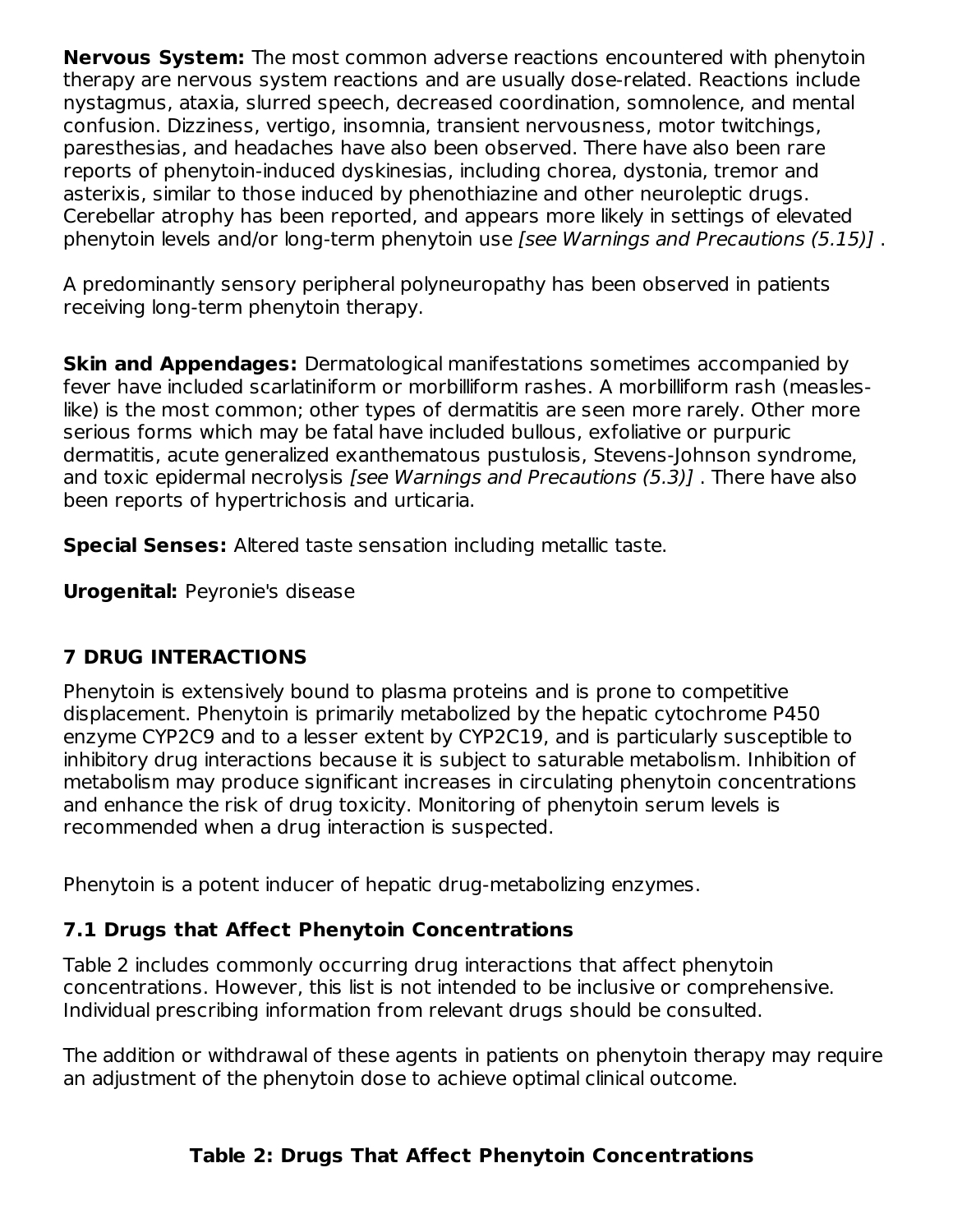| <b>Interacting Agent</b>                       | <b>Examples</b>                                                   |  |  |  |  |  |
|------------------------------------------------|-------------------------------------------------------------------|--|--|--|--|--|
| Drugs that may increase phenytoin serum levels |                                                                   |  |  |  |  |  |
| Antiepileptic drugs                            | Ethosuximide,<br>felbamate,<br>oxcarbazepine,                     |  |  |  |  |  |
|                                                | methsuximide, topiramate                                          |  |  |  |  |  |
| <b>Azoles</b>                                  | Fluconazole,<br>ketoconazole,<br>itraconazole,                    |  |  |  |  |  |
|                                                | miconazole, voriconazole                                          |  |  |  |  |  |
| Antineoplastic agents                          | Capecitabine, fluorouracil                                        |  |  |  |  |  |
| Antidepressants                                | Fluoxetine, fluvoxamine, sertraline                               |  |  |  |  |  |
| Gastric acid reducing agents                   | $H2$ antagonists (cimetidine), omeprazole                         |  |  |  |  |  |
| Sulfonamides                                   | Sulfamethizole, sulfaphenazole,<br>sulfadiazine,                  |  |  |  |  |  |
|                                                | sulfamethoxazole-trimethoprim                                     |  |  |  |  |  |
| Other                                          | alcohol<br>Acute<br>intake,<br>amiodarone,                        |  |  |  |  |  |
|                                                | chloramphenicol, chlordiazepoxide,<br>disulfiram,                 |  |  |  |  |  |
|                                                | estrogen, fluvastatin, isoniazid, methylphenidate,                |  |  |  |  |  |
|                                                | phenothiazines,<br>salicylates,<br>ticlopidine,                   |  |  |  |  |  |
|                                                | tolbutamide, trazodone, warfarin                                  |  |  |  |  |  |
| Drugs that may decrease phenytoin serum levels |                                                                   |  |  |  |  |  |
| Antacids <sup>a</sup>                          | Calcium<br>carbonate, aluminum<br>hydroxide,                      |  |  |  |  |  |
|                                                | magnesium hydroxide                                               |  |  |  |  |  |
|                                                | Prevention or Management: Phenytoin<br>and                        |  |  |  |  |  |
|                                                | antacids should not be taken at the same time of                  |  |  |  |  |  |
|                                                | day                                                               |  |  |  |  |  |
| Antineoplastic agents usually in               | Bleomycin, carboplatin, cisplatin, doxorubicin,                   |  |  |  |  |  |
| combination                                    | methotrexate                                                      |  |  |  |  |  |
| Antiviral agents                               | Fosamprenavir, nelfinavir, ritonavir                              |  |  |  |  |  |
| Antiepileptic drugs                            | Carbamazepine, vigabatrin                                         |  |  |  |  |  |
| Other                                          | Chronic alcohol abuse, diazepam, diazoxide, folic                 |  |  |  |  |  |
|                                                | acid, reserpine, rifampin, St. John's wort <sup>b</sup> ,         |  |  |  |  |  |
|                                                | sucralfate, theophylline                                          |  |  |  |  |  |
|                                                | Drugs that may either increase or decrease phenytoin serum levels |  |  |  |  |  |
| Antiepileptic drugs                            | Phenobarbital, valproate sodium, valproic acid                    |  |  |  |  |  |

<sup>a</sup> Antacids may affect absorption of phenytoin.

<sup>b</sup> The induction potency of St. John's wort may vary widely based on preparation.

## **7.2 Drugs Affected by Phenytoin**

Table 3 includes commonly occurring drug interactions affected by phenytoin. However, this list is not intended to be inclusive or comprehensive. Individual drug package inserts should be consulted. The addition or withdrawal of phenytoin during concomitant therapy with these agents may require adjustment of the dose of these agents to achieve optimal clinical outcome.

| <b>Interacting Agent</b>                      | <b>Examples</b> |               |               |  |  |  |  |
|-----------------------------------------------|-----------------|---------------|---------------|--|--|--|--|
| Drugs whose efficacy is impaired by phenytoin |                 |               |               |  |  |  |  |
| <b>Azoles</b>                                 | Fluconazole,    | ketoconazole, | itraconazole, |  |  |  |  |

## **Table 3: Drugs Affected by Phenytoin**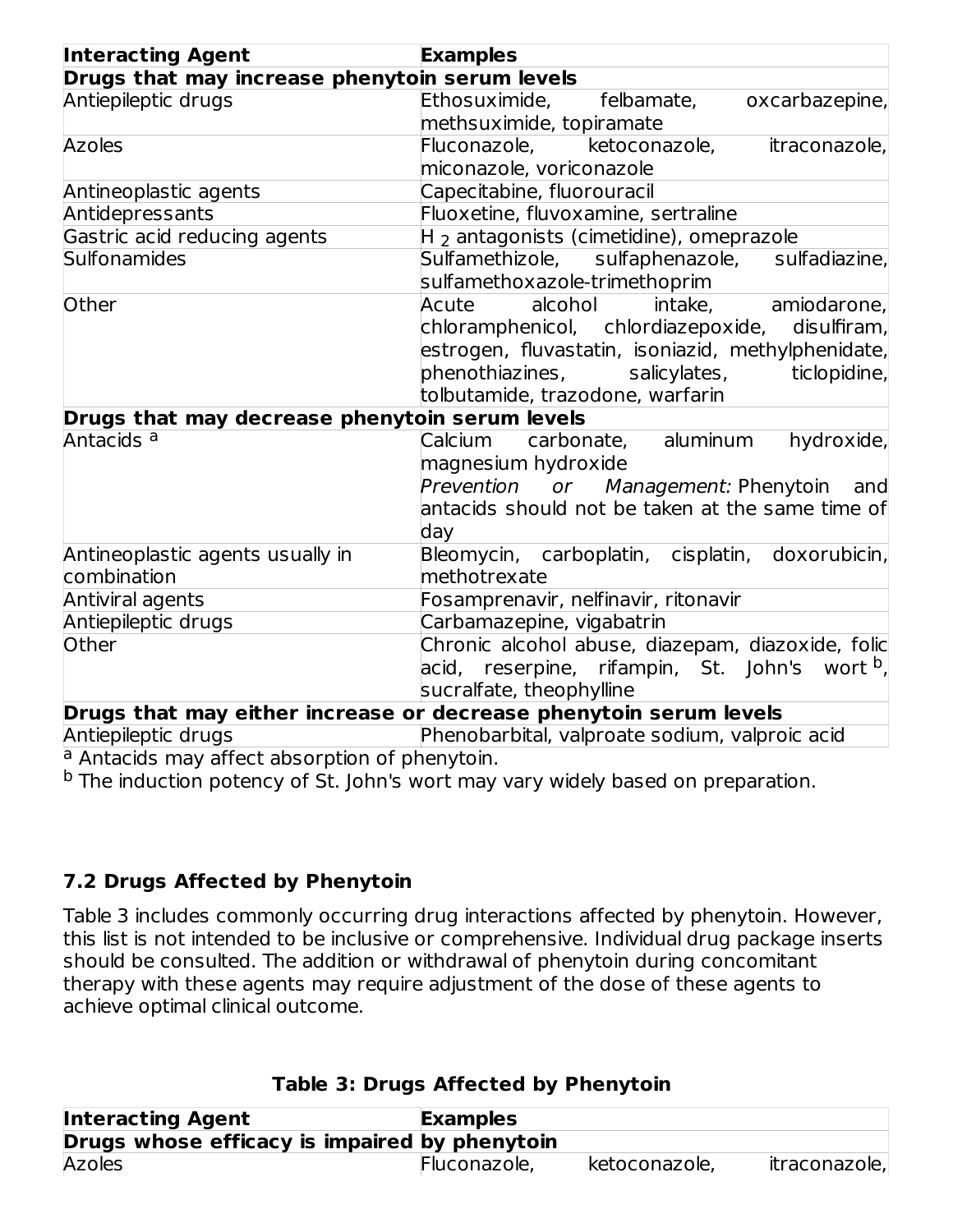|                                             | posaconazole, voriconazole                                                                                                                                                                                                                                                                                                                                                                                                                                                                                                             |  |  |  |  |
|---------------------------------------------|----------------------------------------------------------------------------------------------------------------------------------------------------------------------------------------------------------------------------------------------------------------------------------------------------------------------------------------------------------------------------------------------------------------------------------------------------------------------------------------------------------------------------------------|--|--|--|--|
| Antineoplastic agents                       | Irinotecan, paclitaxel, teniposide                                                                                                                                                                                                                                                                                                                                                                                                                                                                                                     |  |  |  |  |
| Delavirdine                                 | Phenytoin can<br>substantially<br>reduce<br>the<br>concentrations of delavirdine. This can lead to loss<br>of virologic response and possible resistance [see<br>Contraindications (4)].                                                                                                                                                                                                                                                                                                                                               |  |  |  |  |
| Neuromuscular blocking agents               | Cisatracurium, pancuronium, rocuronium<br>and<br>vecuronium: resistance to the neuromuscular<br>blocking action of the<br>nondepolarizing<br>neuromuscular blocking agents has occurred in<br>patients chronically administered phenytoin.<br>Whether or not phenytoin has the same effect on<br>other non-depolarizing agents is unknown.<br>Prevention or Management: Patients should be<br>monitored closely for more rapid recovery from<br>neuromuscular blockade than expected, and<br>infusion rate requirements may be higher. |  |  |  |  |
| <b>Warfarin</b>                             | Increased and decreased PT/INR responses have<br>been reported when phenytoin is coadministered<br>with warfarin                                                                                                                                                                                                                                                                                                                                                                                                                       |  |  |  |  |
| Other                                       | Corticosteroids, doxycycline,<br>estrogens,<br>furosemide, oral contraceptives,<br>paroxetine,<br>quinidine, rifampin, sertraline, theophylline, and<br>vitamin D                                                                                                                                                                                                                                                                                                                                                                      |  |  |  |  |
| Drugs whose level is decreased by phenytoin |                                                                                                                                                                                                                                                                                                                                                                                                                                                                                                                                        |  |  |  |  |
| Antiepileptic drugs <sup>a</sup>            | Carbamazepine, felbamate,<br>lamotrigine,<br>topiramate, oxcarbazepine,                                                                                                                                                                                                                                                                                                                                                                                                                                                                |  |  |  |  |
| Antilipidemic agents                        | Atorvastatin, fluvastatin, simvastatin                                                                                                                                                                                                                                                                                                                                                                                                                                                                                                 |  |  |  |  |
| Antiviral agents                            | Efavirenz, lopinavir/ritonavir, indinavir, nelfinavir,<br>ritonavir, saquinavir Fosamprenavir: phenytoin<br>when given with fosamprenavir alone may<br>decrease the concentration of amprenavir, the<br>active metabolite. Phenytoin when given with the<br>combination of fosamprenavir and ritonavir may<br>increase the concentration of amprenavir                                                                                                                                                                                 |  |  |  |  |
| Calcium channel blockers<br>Other           | Nifedipine, nimodipine, nisoldipine, verapamil<br>Albendazole<br><i>(decreases</i><br>active<br>metabolite),<br>chlorpropamide, clozapine, cyclosporine, digoxin,<br>disopyramide, folic acid, methadone, mexiletine,<br>praziquantel, quetiapine                                                                                                                                                                                                                                                                                      |  |  |  |  |

<sup>a</sup> The effect of phenytoin on phenobarbital, valproic acid and sodium valproate serum levels is unpredictable

## **7.3 Drug Enteral Feeding/Nutritional Preparations Interaction**

Literature reports suggest that patients who have received enteral feeding preparations and/or related nutritional supplements have lower than expected phenytoin serum levels. It is therefore suggested that phenytoin not be administered concomitantly with an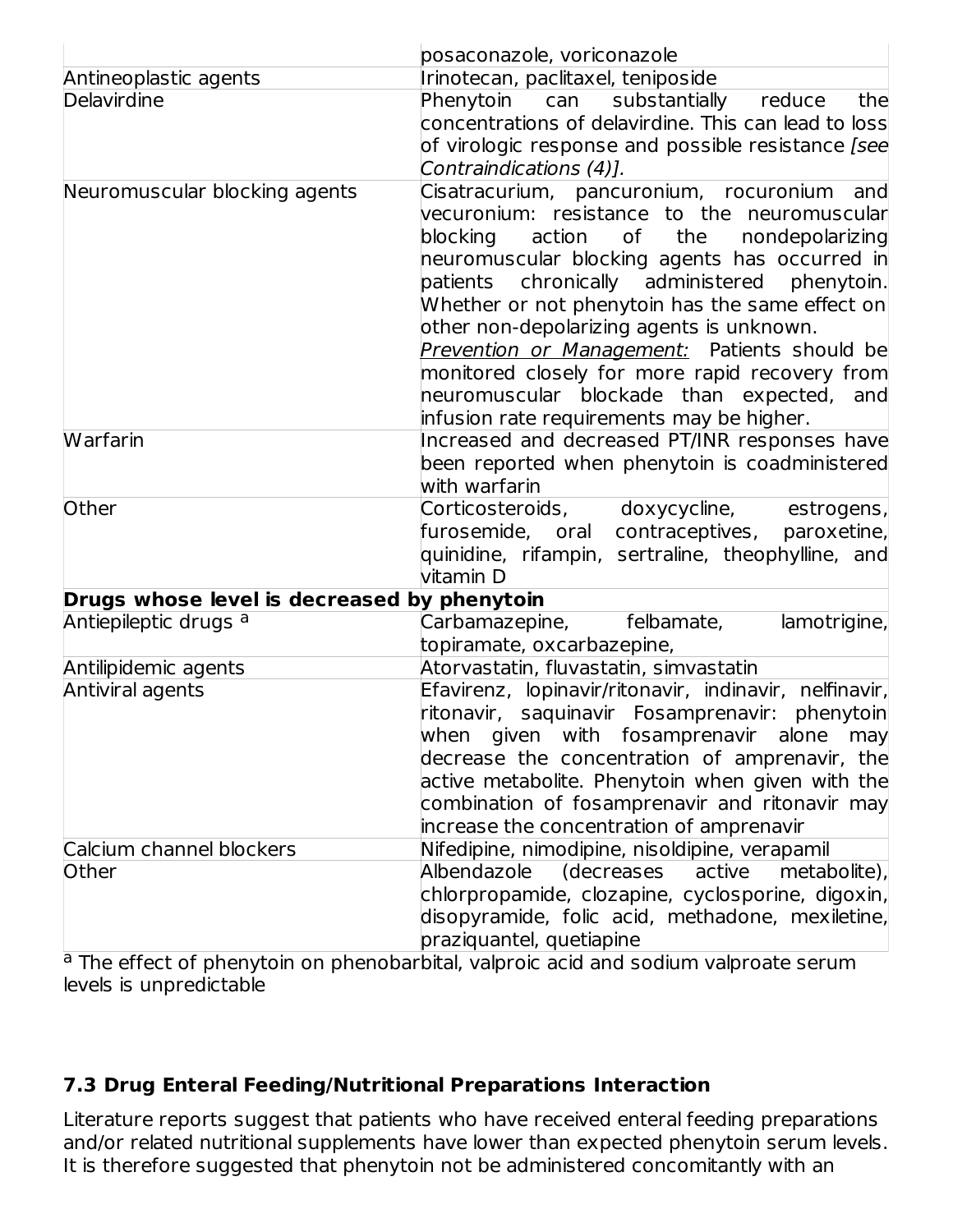enteral feeding preparation. More frequent serum phenytoin level monitoring may be necessary in these patients.

## **7.4 Drug/Laboratory Test Interactions**

Care should be taken when using immunoanalytical methods to measure serum phenytoin concentrations.

# **8 USE IN SPECIFIC POPULATIONS**

## **8.1 Pregnancy**

### Pregnancy Exposure Registry

There is a pregnancy exposure registry that monitors pregnancy outcomes in women exposed to antiepileptic drugs (AEDs), such as extended phenytoin sodium capsules, during pregnancy. Physicians are advised to recommend that pregnant patients taking extended phenytoin sodium capsules enroll in the North American Antiepileptic Drug (NAAED) Pregnancy Registry. This can be done by calling the toll free number 1-888- 233-2334, and must be done by patients themselves. Information on the registry can also be found at the website http://www.aedpregnancyregistry.org/

## Risk Summary

In humans, prenatal exposure to phenytoin may increase the risks for congenital malformations and other adverse developmental outcomes. Prenatal phenytoin exposure is associated with an increased incidence of major malformations, including orofacial clefts and cardiac defects. In addition, the fetal hydantoin syndrome, a pattern of abnormalities including dysmorphic skull and facial features, nail and digit hypoplasia, growth abnormalities (including microcephaly), and cognitive deficits has been reported among children born to epileptic women who took phenytoin alone or in combination with other antiepileptic drugs during pregnancy *[see Data]*. There have been several reported cases of malignancies, including neuroblastoma, in children whose mothers received phenytoin during pregnancy.

Administration of phenytoin to pregnant animals resulted in an increased incidence of fetal malformations and other manifestations of developmental toxicity (including embryofetal death, growth impairment, and behavioral abnormalities) in multiple species at clinically relevant doses [see Data].

In the U.S. general population, the estimated background risk of major birth defects and of miscarriage in clinically recognized pregnancies is 2 to 4% and 15 to 20%, respectively. The background risk of major birth defects and miscarriage for the indicated population is unknown.

## Clinical Considerations

## Disease-associated maternal risk

An increase in seizure frequency may occur during pregnancy because of altered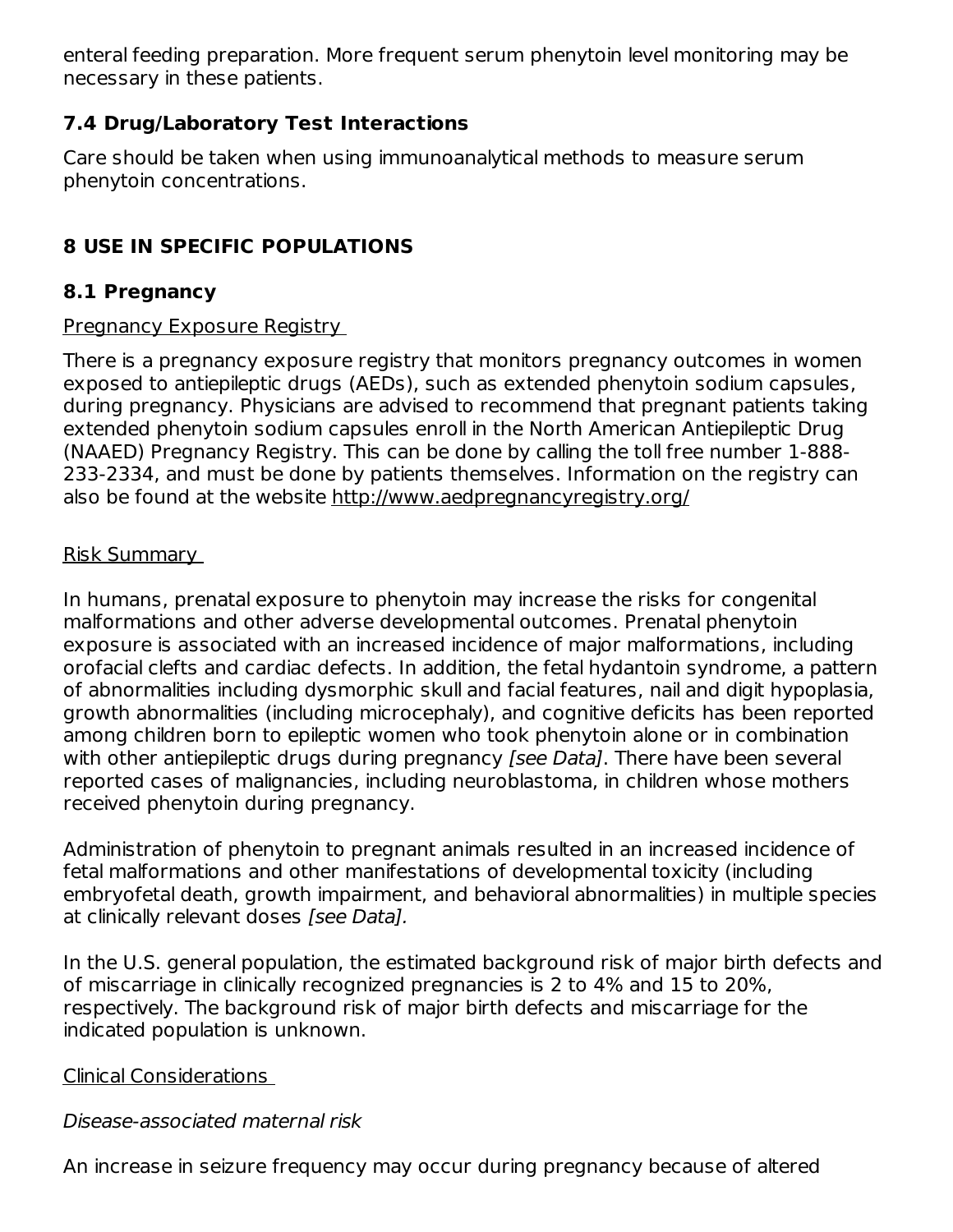phenytoin pharmacokinetics. Periodic measurement of serum phenytoin concentrations may be valuable in the management of pregnant women as a guide to appropriate adjustment of dosage [see Dosage and Administration (2.3, 2.7)] . However, postpartum restoration of the original dosage will probably be indicated *[see Clinical Pharmacology* (12.3)].

## Fetal/Neonatal Adverse Reactions

A potentially life-threatening bleeding disorder related to decreased levels of vitamin Kdependent clotting factors may occur in newborns exposed to phenytoin in utero. This drug-induced condition can be prevented with vitamin K administration to the mother before delivery and to the neonate after birth.

## Data

## Human Data

Meta-analyses using data from published observational studies and registries have estimated an approximately 2.4-fold increased risk for any major malformation in children with prenatal phenytoin exposure compared to controls. An increased risk of heart defects, facial clefts, and digital hypoplasia has been reported. The fetal hydantoin syndrome is a pattern of congenital anomalies including craniofacial anomalies, nail and digital hypoplasia, prenatal-onset growth deficiency, and neurodevelopmental deficiencies.

## Animal Data

Administration of phenytoin to pregnant rats, rabbits, and mice during organogenesis resulted in embryofetal death, fetal malformations, and decreased fetal growth. Malformations (including craniofacial, cardiovascular, neural, limb, and digit abnormalities) were observed in rats, rabbits, and mice at doses as low as 100, 75, and 12.5 mg/kg, respectively.

## **8.2 Lactation**

## Risk Summary

Phenytoin is secreted in human milk. The developmental and health benefits of breastfeeding should be considered along with the mother's clinical need for extended phenytoin sodium capsules and any potential adverse effects on the breastfed infant from extended phenytoin sodium capsules or from the underlying maternal condition.

## **8.4 Pediatric Use**

Initially, 5 mg/kg/day in two or three equally divided doses, with subsequent dosage individualized to a maximum of 300 mg daily. A recommended daily maintenance dosage is usually 4 to 8 mg/kg. Children over 6 years and adolescents may require the minimum adult dosage (300 mg/day) [see Dosage and Administration (2.2)] .

## **8.5 Geriatric Use**

Phenytoin clearance tends to decrease with increasing age [see Clinical Pharmacology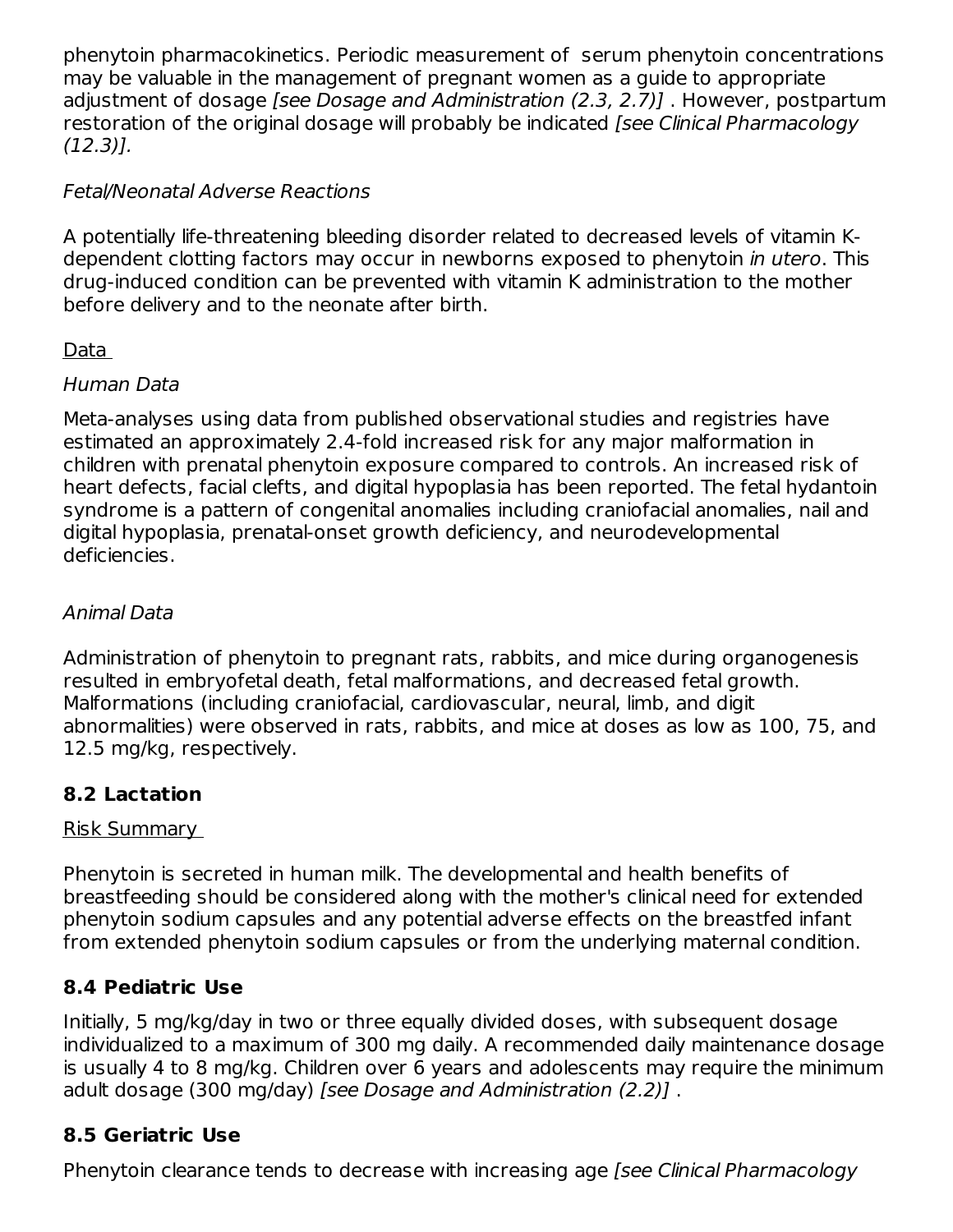(12.3)] . Lower or less frequent dosing may be required [see Dosage and Administration  $(2.6)$ ].

## **8.6 Renal and/or Hepatic Impairment or Hypoalbuminemia**

The liver is the chief site of biotransformation of phenytoin; patients with impaired liver function, elderly patients, or those who are gravely ill may show early signs of toxicity.

Because the fraction of unbound phenytoin is increased in patients with renal or hepatic disease, or in those with hypoalbuminemia, the monitoring of phenytoin serum levels should be based on the unbound fraction in those patients.

# **8.7 Use in Patients with Decreased CYP2C9 Function**

Patients who are intermediate or poor metabolizers of CYP2C9 substrates (e.g., \*1/\*3, \*2/\*2, \*3/\*3) may exhibit increased phenytoin serum concentrations compared to patients who are normal metabolizers (e.g.,  $*1/*1$ ). Thus, patients who are known to be intermediate or poor metabolizers may ultimately require lower doses of phenytoin to maintain similar steady-state concentrations compared to normal metabolizers. If early signs of dose-related central nervous system (CNS) toxicity develop, serum concentrations should be checked immediately [see Clinical Pharmacology (12.5)].

# **10 OVERDOSAGE**

The lethal dose in pediatric patients is not known. The lethal dose in adults is estimated to be 2 to 5 grams. The initial symptoms are nystagmus, ataxia, and dysarthria. Other signs are tremor, hyperreflexia, lethargy, slurred speech, blurred vision, nausea, and vomiting. The patient may become comatose and hypotensive. Bradycardia and cardiac arrest have been reported [see Warnings and Precautions (5.6)]. Death is caused by respiratory and circulatory depression.

There are marked variations among individuals with respect to phenytoin serum levels where toxicity may occur. Nystagmus, on lateral gaze, usually appears at 20 mcg/mL, ataxia at 30 mcg/mL; dysarthria and lethargy appear when the serum concentration is over 40 mcg/mL, but as high a concentration as 50 mcg/mL has been reported without evidence of toxicity. As much as 25 times the therapeutic dose has been taken to result in a serum concentration over 100 mcg/mL with complete recovery. Irreversible cerebellar dysfunction and atrophy have been reported.

**Treatment:** Treatment is nonspecific since there is no known antidote.

The adequacy of the respiratory and circulatory systems should be carefully observed and appropriate supportive measures employed. Hemodialysis can be considered since phenytoin is not completely bound to plasma proteins. Total exchange transfusion has been used in the treatment of severe intoxication in pediatric patients.

In acute overdosage the possibility of other CNS depressants, including alcohol, should be borne in mind.

# **11 DESCRIPTION**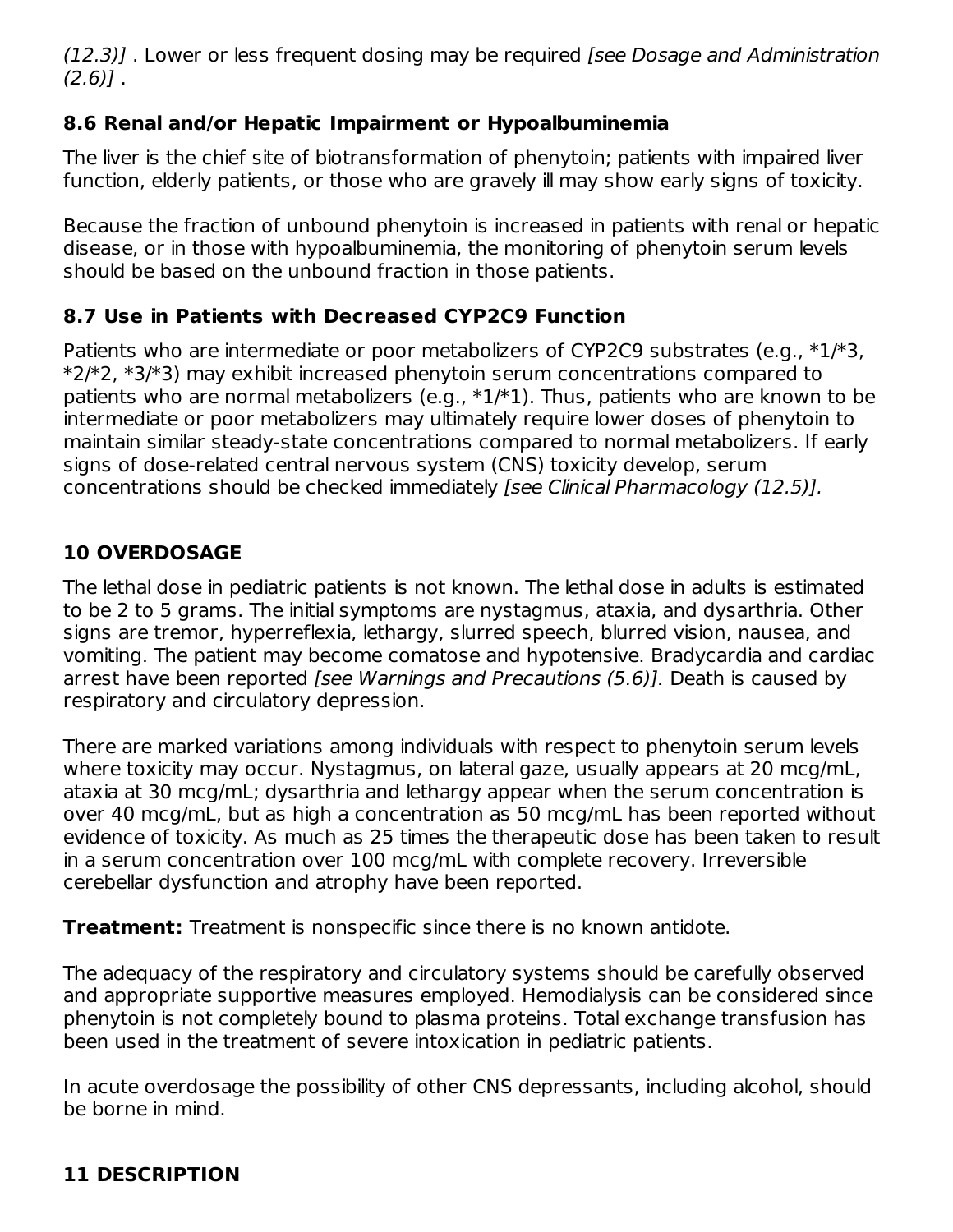Phenytoin sodium is related to the barbiturates in chemical structure, but has a fivemembered ring. The chemical name is 5,5-diphenyl-2,4 imidazolidinedione, having the following structural formula:



Each 100 mg extended phenytoin sodium capsule USP contains 100 mg phenytoin sodium USP. Also contains confectioner's sugar, hypromellose, magnesium oxide, magnesium stearate, microcrystalline cellulose, and talc. In addition, the empty hard gelatin capsule shells also contain gelatin, sodium lauryl sulphate, and titanium dioxide. The capsules are imprinted with edible ink containing black iron oxide, potassium hydroxide, propylene glycol and shellac. Product in vivo performance is characterized by a slow and extended rate of absorption with peak blood concentrations expected in 4 to 12 hours as contrasted to Prompt Phenytoin Sodium Capsules, USP with a rapid rate of absorption with peak blood concentration expected in 1½ to 3 hours.

Meets USP Dissolution Test 2.

## **12 CLINICAL PHARMACOLOGY**

## **12.1 Mechanism of Action**

The precise mechanism by which phenytoin exerts its therapeutic effect has not been established but is thought to involve the voltage-dependent blockade of membrane sodium channels resulting in a reduction in sustained high-frequency neuronal discharges.

## **12.3 Pharmacokinetics**

#### Absorption

For extended phenytoin sodium capsules, peak serum levels occur 4 to 12 hours after administration. Steady-state therapeutic levels are achieved at least 7 to 10 days (5 to 7 half-lives) after initiation of therapy with recommended doses of 300 mg/day. When serum level determinations are necessary, they should be obtained at least 5 to 7 halflives after treatment initiation, dosage change, or addition or subtraction of another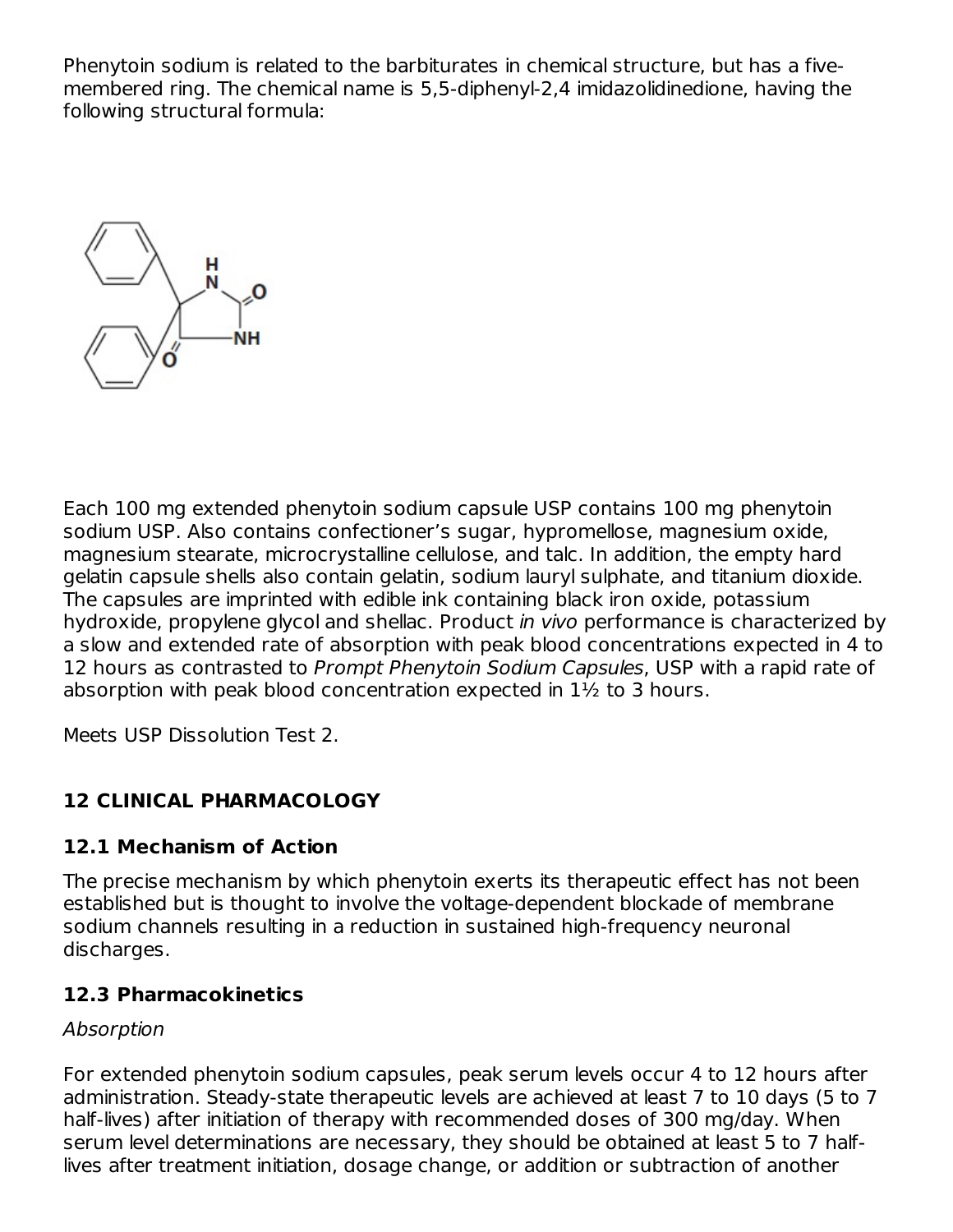drug to the regimen so that equilibrium or steady-state will have been achieved.

#### Distribution

Phenytoin is extensively bound to serum plasma proteins.

#### Elimination

The plasma half-life in man after oral administration of phenytoin averages 22 hours, with a range of 7 to 42 hours.

#### Metabolism

Phenytoin is primarily metabolized by the hepatic cytochrome P450 enzyme CYP2C9 and to a lesser extent by CYP2C19. Because phenytoin is hydroxylated in the liver by an enzyme system which is saturable at high serum levels, small incremental doses may increase the half-life and produce very substantial increases in serum levels, when these are in the upper range. The steady-state level may be disproportionately increased, with resultant intoxication, from an increase in dosage of 10% or more.

In most patients maintained at a steady dosage, stable phenytoin serum levels are achieved. There may be wide interpatient variability in phenytoin serum levels with equivalent dosages. Patients with unusually low levels may be noncompliant or hypermetabolizers of phenytoin. Unusually high levels result from liver disease, variant CYP2C9 and CYP2C19 alleles, or drug interactions which result in metabolic interference. The patient with large variations in phenytoin serum levels, despite standard doses, presents a difficult clinical problem. Serum level determinations in such patients may be particularly helpful. As phenytoin is highly protein bound, free phenytoin levels may be altered in patients whose protein binding characteristics differ from normal.

#### **Excretion**

Most of the drug is excreted in the bile as inactive metabolites which are then reabsorbed from the intestinal tract and excreted in the urine. Urinary excretion of phenytoin and its metabolites occurs partly with glomerular filtration but, more importantly, by tubular secretion.

#### Specific Populations

#### Age: Geriatric Population:

Phenytoin clearance tends to decrease with increasing age (20% less in patients over 70 years of age relative to that in patients 20 to 30 years of age). Since phenytoin clearance is decreased slightly in elderly patients, lower or less frequent dosing may be required [see Dosage and Administration (2.6)].

#### Sex/Race:

Gender and race have no significant impact on phenytoin pharmacokinetics.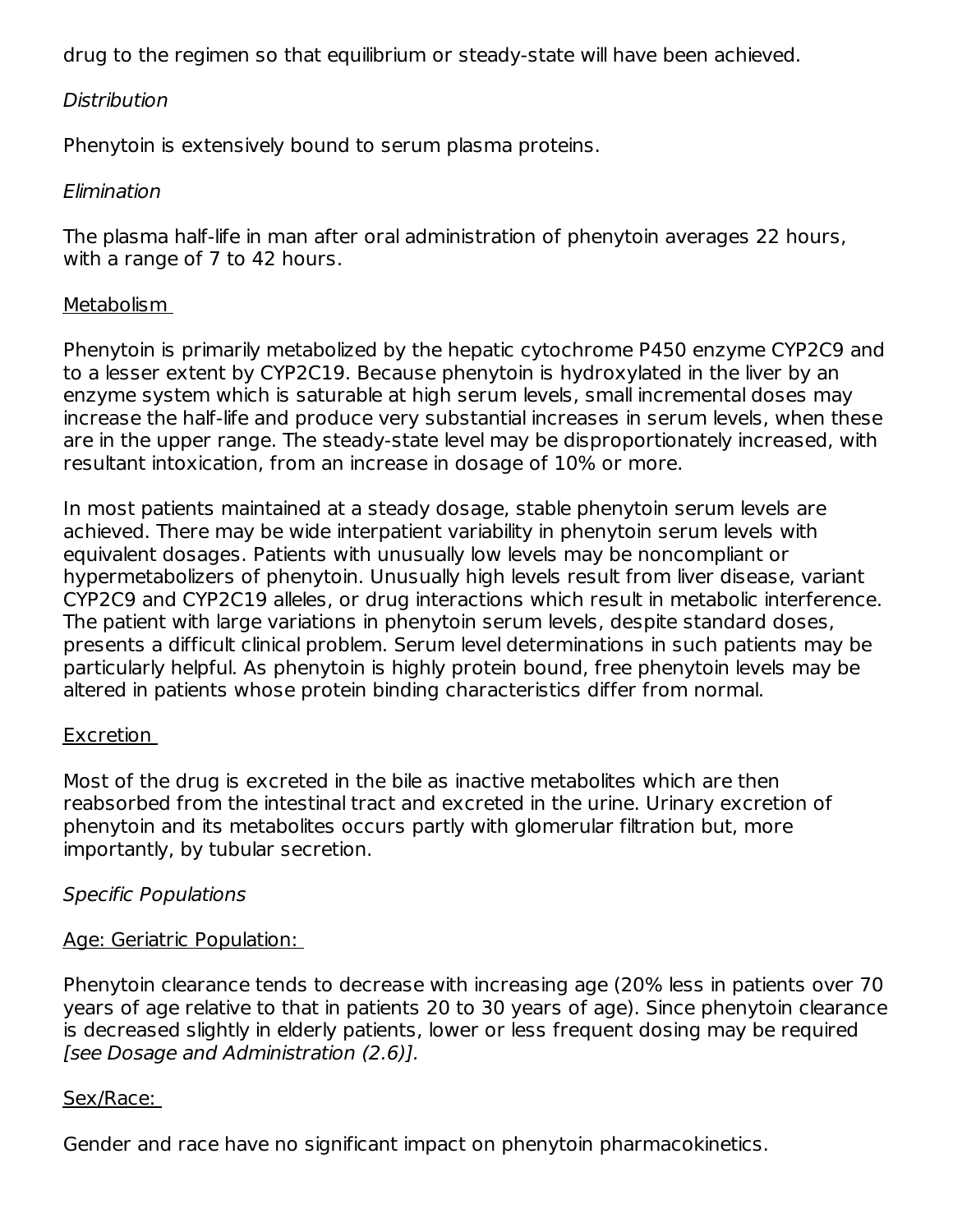#### Renal or Hepatic Impairment :

Increased fraction of unbound phenytoin in patients with renal or hepatic disease, or in those with hypoalbuminemia has been reported.

#### Pregnancy:

It has been reported in the literature that the plasma clearance of phenytoin generally increased during pregnancy, reached a peak in the third trimester and returned to the level of pre-pregnancy after few weeks or months of delivery.

### Drug Interaction Studies

Phenytoin is primarily metabolized by the hepatic cytochrome P450 enzyme CYP2C9 and to a lesser extent by CYP2C19.

Phenytoin is a potent inducer of hepatic drug-metabolizing enzymes [see Drug] Interactions (7.1, 7.2)] .

### **12.5 Pharmacogenomics**

CYP2C9 activity is decreased in individuals with genetic variants such as the CYP2C9\*2 and CYP2C9\*3 alleles. Carriers of variant alleles, resulting in intermediate (e.g., \*1/\*3,  $*2/*2$ ) or poor metabolism (e.g.,  $*2/*3$ ,  $*3/*3$ ) have decreased clearance of phenytoin. Other decreased or nonfunctional CYP2C9 alleles may also result in decreased clearance of phenytoin (e.g., \*5, \*6, \*8, \*11).

The prevalence of the CYP2C9 poor metabolizer phenotype is approximately 2 to 3% in the White population, 0.5 to 4% in the Asian population, and <1% in the African American population. The CYP2C9 intermediate phenotype prevalence is approximately 35% in the White population, 24% in the African American population, and 15 to 36% in the Asian population [see Warnings and Precautions (5.3) and Use in Specific Populations (8.7)].

## **13 NONCLINICAL TOXICOLOGY**

## **13.1 Carcinogenesis, Mutagenesis, Impairment of Fertility**

Carcinogenesis [see Warnings and Precautions (5.9)]

In carcinogenicity studies, phenytoin was administered in the diet to mice (10, 25, or 45 mg/kg/day) and rats (25, 50, or 100 mg/kg/day) for 2 years. The incidences of hepatocellular tumors were increased in male and female mice at the highest dose. No increases in tumor incidence were observed in rats. The highest doses tested in these studies were associated with peak serum phenytoin levels below human therapeutic concentrations.

In carcinogenicity studies reported in the literature, phenytoin was administered in the diet for 2 years at doses up to 600 ppm (approximately 160 mg/kg/day) to mice and up to 2400 ppm (approximately 120 mg/kg/day) to rats. The incidences of hepatocellular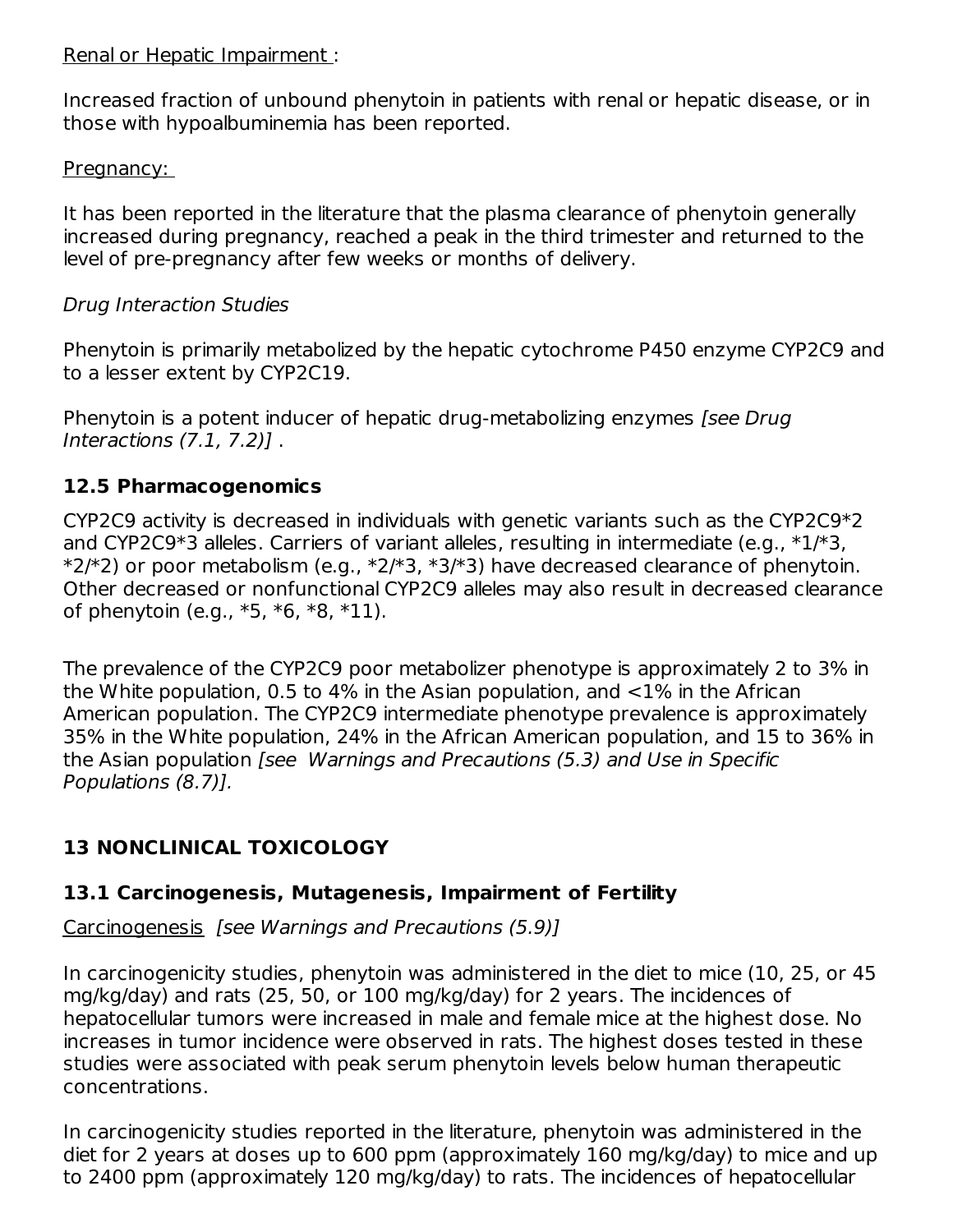tumors were increased in female mice at all but the lowest dose tested. No increases in tumor incidence were observed in rats.

Mutagenesis

Phenytoin was negative in the Ames test and in the *in vitro* clastogenicity assay in Chinese hamster ovary (CHO) cells.

In studies reported in the literature, phenytoin was negative in the *in vitro* mouse lymphoma assay and the in vivo micronucleus assay in mouse. Phenytoin was clastogenic in the in vitro sister chromatid exchange assay in CHO cells.

#### Fertility

Phenytoin has not been adequately assessed for effects on male or female fertility.

## **16 HOW SUPPLIED/STORAGE AND HANDLING**

Extended Phenytoin Sodium Capsules USP, 100 mg are white/white, size '2' hard gelatin capsule filled with white to off-white powder and imprinted with 'X' on white cap and '51' on white body with black ink.

NDC: 70518-2227-00

PACKAGING: 30 in 1 BLISTER PACK

Store at 20° to 25°C (68° to 77°F) [see USP Controlled Room Temperature]. Preserve in tight, light-resistant containers. Protect from moisture.

Repackaged and Distributed By:

Remedy Repack, Inc.

625 Kolter Dr. Suite #4 Indiana, PA 1-724-465-8762

## **17 PATIENT COUNSELING INFORMATION**

Advise patients to read the FDA-approved patient labeling ( Medication Guide).

Administration Information

Advise patients taking phenytoin of the importance of adhering strictly to the prescribed dosage regimen, and of informing the physician of any clinical condition in which it is not possible to take the drug orally as prescribed, e.g., surgery, etc.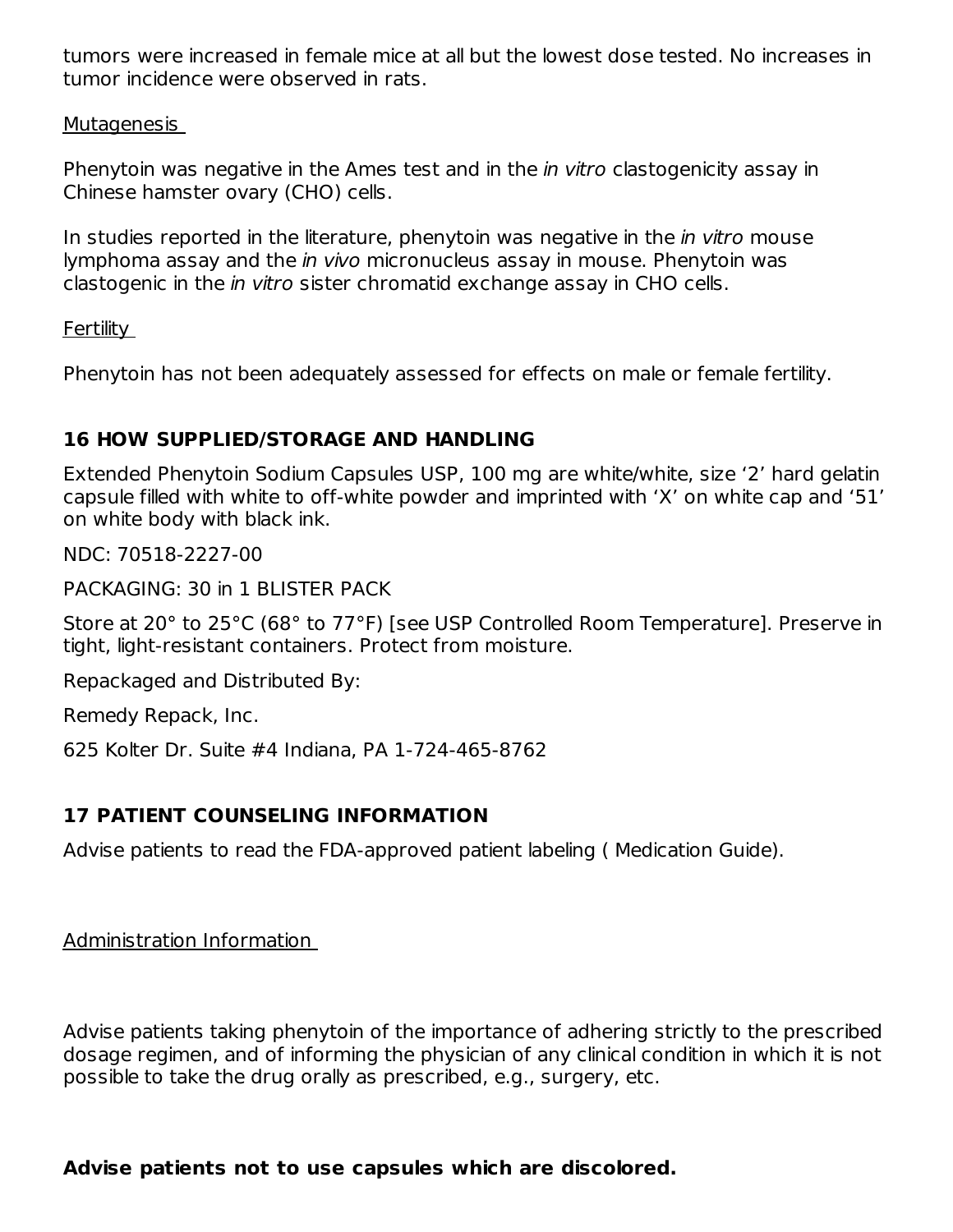#### Withdrawal of Antiepileptic Drugs

Advise patients not to discontinue use of extended phenytoin sodium capsules without consulting with their healthcare provider. Extended phenytoin sodium capsules should normally be gradually withdrawn to reduce the potential for increased seizure frequency and status epilepticus [see Warnings and Precautions (5.1)] .

#### Suicidal Ideation and Behavior

Counsel patients, their caregivers, and families that AEDs, including extended phenytoin sodium capsules, may increase the risk of suicidal thoughts and behavior and advise them of the need to be alert for the emergence or worsening of symptoms of depression, any unusual changes in mood or behavior, or the emergence of suicidal thoughts, behavior, or thoughts about self-harm. Behaviors of concern should be reported immediately to healthcare providers [see Warnings and Precautions (5.2)] .

#### Serious Dermatologic Reactions

Advise patients of the early signs and symptoms of severe cutaneous adverse reactions and to report any occurrence immediately to a physician [see Warnings and Precautions  $(5.3)$ ].

#### Potential Signs of Drug Reaction with Eosinophilia and Systemic Symptoms (DRESS) and Other Systemic Reactions

Advise patients of the early toxic signs and symptoms of potential hematologic, dermatologic, hypersensitivity, or hepatic reactions. These symptoms may include, but are not limited to, fever, sore throat, rash, ulcers in the mouth, easy bruising, lymphadenopathy, facial swelling, and petechial or purpuric hemorrhage, and in the case of liver reactions, anorexia, nausea/vomiting, or jaundice. Advise the patient that, because these signs and symptoms may signal a serious reaction, that they must report any occurrence immediately to a physician. In addition, advise the patient that these signs and symptoms should be reported even if mild or when occurring after extended use [see Warnings and Precautions (5.3, 5.4, 5.5, 5.8, 5.9)] .

Cardiac Effects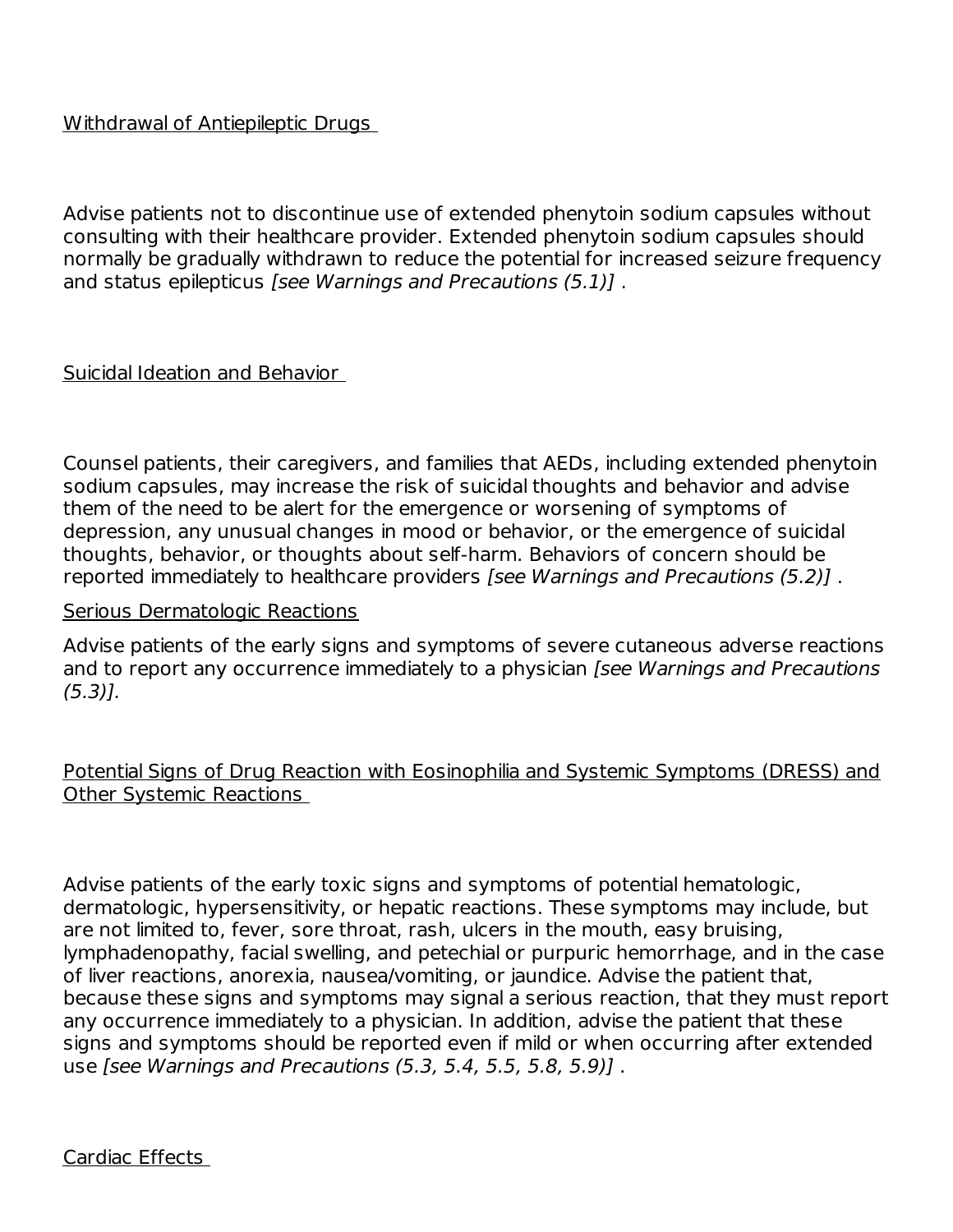Counsel patients that cases of bradycardia and cardiac arrest have been reported, both at recommended phenytoin doses and levels, and in association with phenytoin toxicity. Patients should report cardiac signs or symptoms to their healthcare provider [see Warnings and Precautions (5.6) and Overdosage (10)].

#### Angioedema

Advise patients to discontinue extended phenytoin sodium capsules and seek immediate medical care if they develop signs or symptoms of angioedema, such as facial, perioral, or upper airway swelling [see Warnings and Precautions (5.7)].

#### Effects of Alcohol Use and Other Drugs and Over-the-Counter Drug Interactions

Caution patients against the use of other drugs or alcoholic beverages without first seeking their physician's advice [ Drug Interactions (7.1, 7.2)].

Inform patients that certain over-the-counter medications (e.g., antacids, cimetidine, and omeprazole), vitamins (e.g., folic acid), and herbal supplements (e.g., St. John's wort) can alter their phenytoin levels.

#### Hyperglycemia

Advise patients that extended phenytoin sodium capsules may cause an increase in blood glucose levels [see Warnings and Precautions (5.14)] .

#### Gingival Hyperplasia

Advise patients of the importance of good dental hygiene in order to minimize the development of gingival hyperplasia and its complications.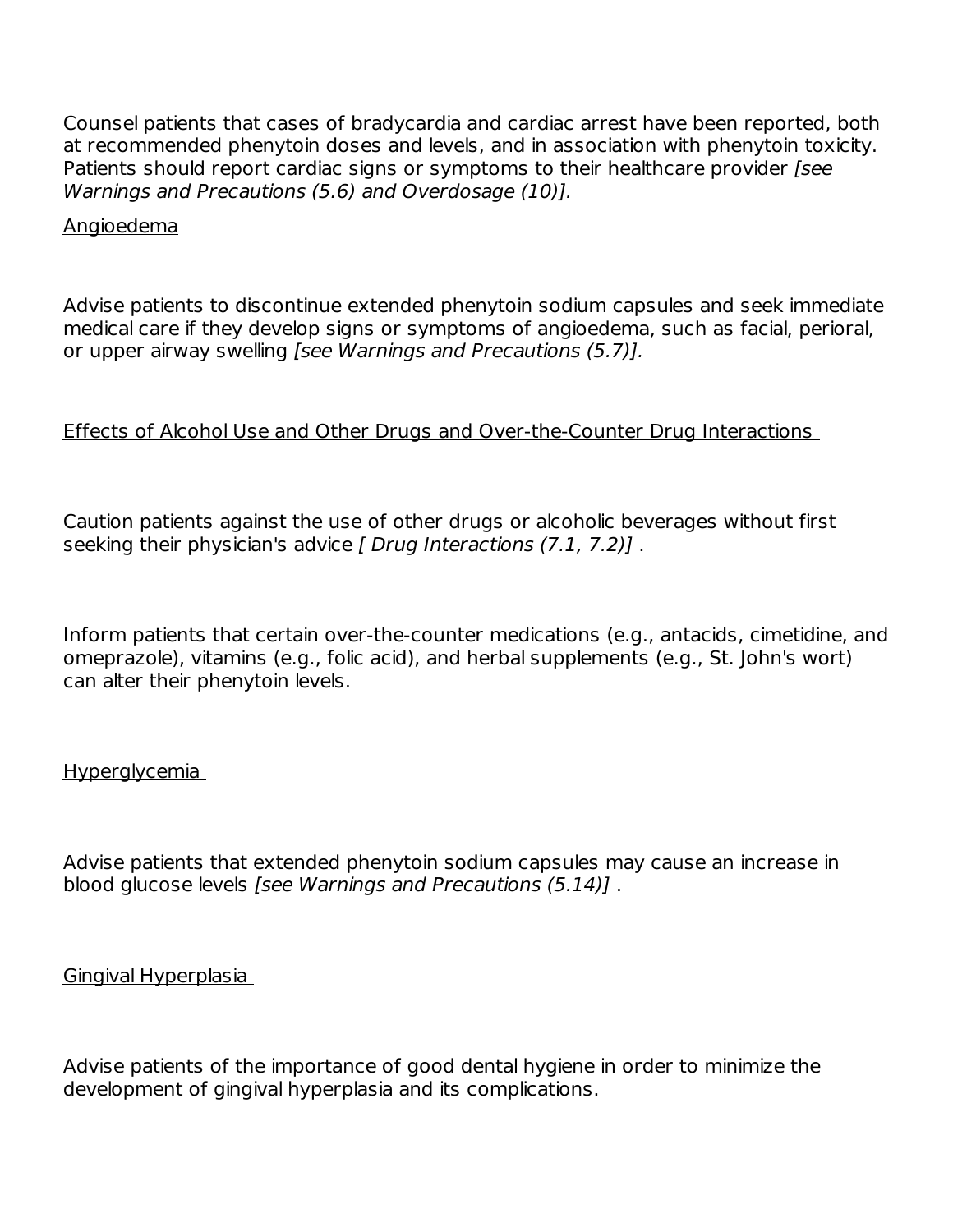Counsel patients that extended phenytoin sodium capsules may cause dizziness, gait disturbance, decreased coordination and somnolence. Advise patients taking extended phenytoin sodium capsules not to drive, operate complex machinery, or engage in other hazardous activities until they have become accustomed to any such effects associated with extended phenytoin sodium capsules.

#### Use in Pregnancy

Inform pregnant women and women of childbearing potential that use of extended phenytoin sodium capsules during pregnancy can cause fetal harm, including an increased risk for cleft lip and/or cleft palate (oral clefts), cardiac defects, dysmorphic skull and facial features, nail and digit hypoplasia, growth abnormalities (including microcephaly), and cognitive deficits. When appropriate, counsel pregnant women and women of childbearing potential about alternative therapeutic options. Advise women of childbearing potential who are not planning a pregnancy to use effective contraception while using extended phenytoin sodium capsules, keeping in mind that there is a potential for decreased hormonal contraceptive efficacy [see Drug Interactions (7.2)].

Instruct patients to notify their physician if they become pregnant or intend to become pregnant during therapy, and to notify their physician if they are breastfeeding or intend to breastfeed during therapy [see Use in Specific Populations (8.1, 8.2)] .

Encourage patients to enroll in the North American Antiepileptic Drug (NAAED) Pregnancy Registry if they become pregnant. This registry is collecting information about the safety of antiepileptic drugs during pregnancy [see Use in Specific Populations  $(8.1)$ .

Repackaged By / Distributed By: RemedyRepack Inc.

625 Kolter Drive, Indiana, PA 15701

(724) 465-8762

#### **MEDICATION GUIDE**

**Extended Phenytoin Sodium Capsules USP**

**(fen' i toin soe' dee um)**

**What is the most important information I should know about extended**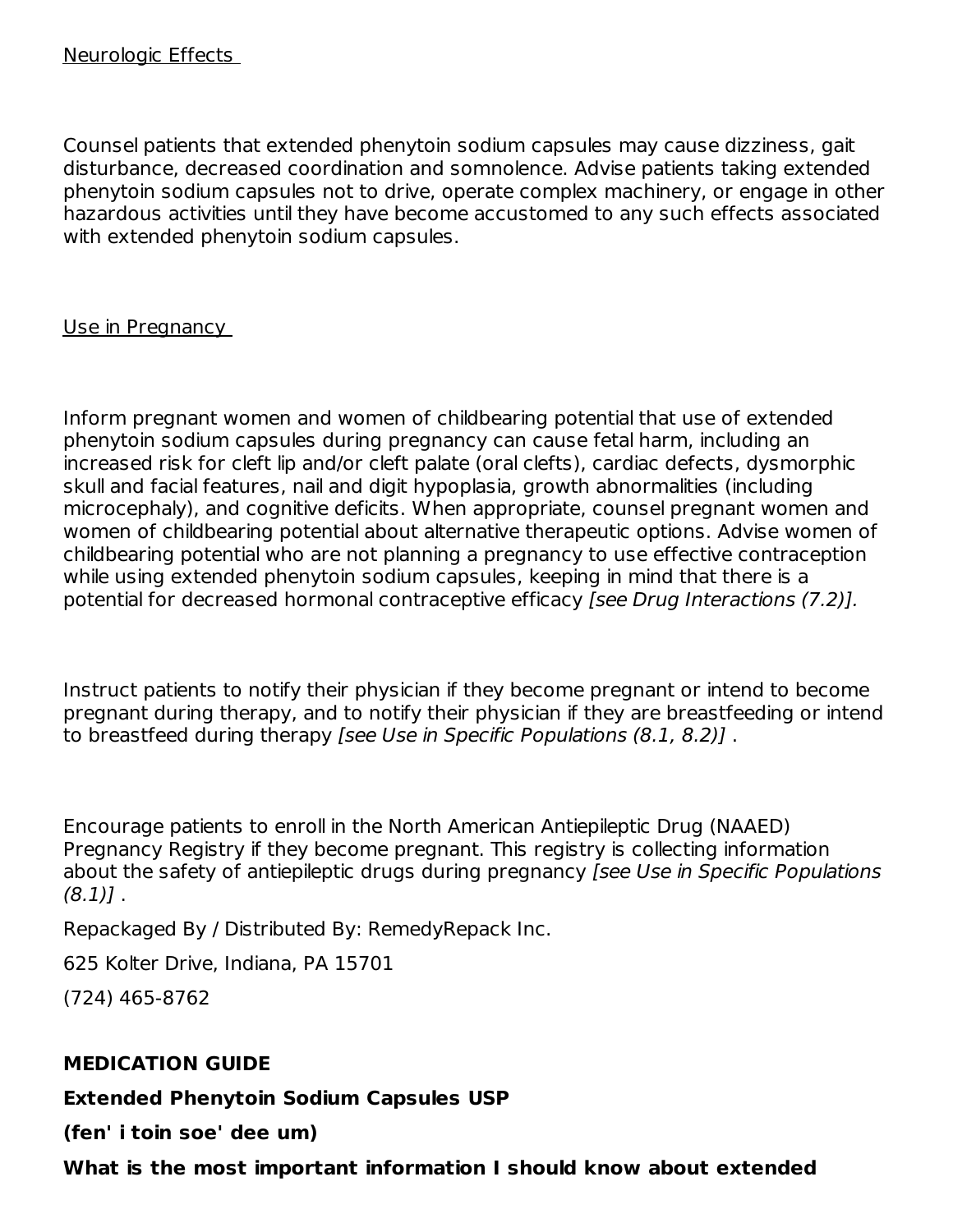**phenytoin sodium capsules?**

**1. Do not stop taking extended phenytoin sodium capsules without first talking to your healthcare provider.**

**2. Like other antiepileptic drugs, extended phenytoin sodium capsules may cause suicidal thoughts or actions in a very small number of people, about 1 in 500. Call a healthcare provider right away if you have any of these symptoms, especially if they are new, worse, or worry you:**

- Stopping extended phenytoin sodium capsules suddenly can cause serious problems.
- Stopping a seizure medicine suddenly can cause you to have seizures more often or seizures that will not stop (status epilepticus).

Suicidal thoughts or actions can be caused by things other than medicines. If you have suicidal thoughts or actions, your healthcare provider may check for other causes.

## **How can I watch for early symptoms of suicidal thoughts and actions?**

- Thoughts about suicide or dying
- Attempts to commit suicide
- New or worse depression
- New or worse anxiety
- Feeling agitated or restless
- Panic attacks
- Trouble sleeping (insomnia)
- New or worse irritability
- Acting aggressive, being angry, or violent
- Acting on dangerous impulses
- An extreme increase in activity and talking (mania)
- Other unusual changes in behavior or mood
- Call your healthcare provider between visits as needed, especially if you are worried about symptoms.

**3. Extended phenytoin sodium capsules can cause a type of serious allergic reaction that may affect different parts of the body such as your liver, kidneys, blood, heart, skin or other parts of your body. These can be very serious and cause death. Call your healthcare provider right away if you have any or all of these symptoms:**

- Pay attention to any changes, especially sudden changes, in mood, behaviors, thoughts, or feelings.
- Keep all follow-up visits with your healthcare provider as scheduled. Call your healthcare provider even if the symptoms are mild or if you have been taking extended phenytoin sodium capsules for an extended period of time. These symptoms can be a sign of a serious allergic reaction.

#### **4. Extended phenytoin sodium capsules can cause problems with your heart, including a slow heartbeat. Let your healthcare provider know right away if you have any of these symptoms:**

- Fever
- Rash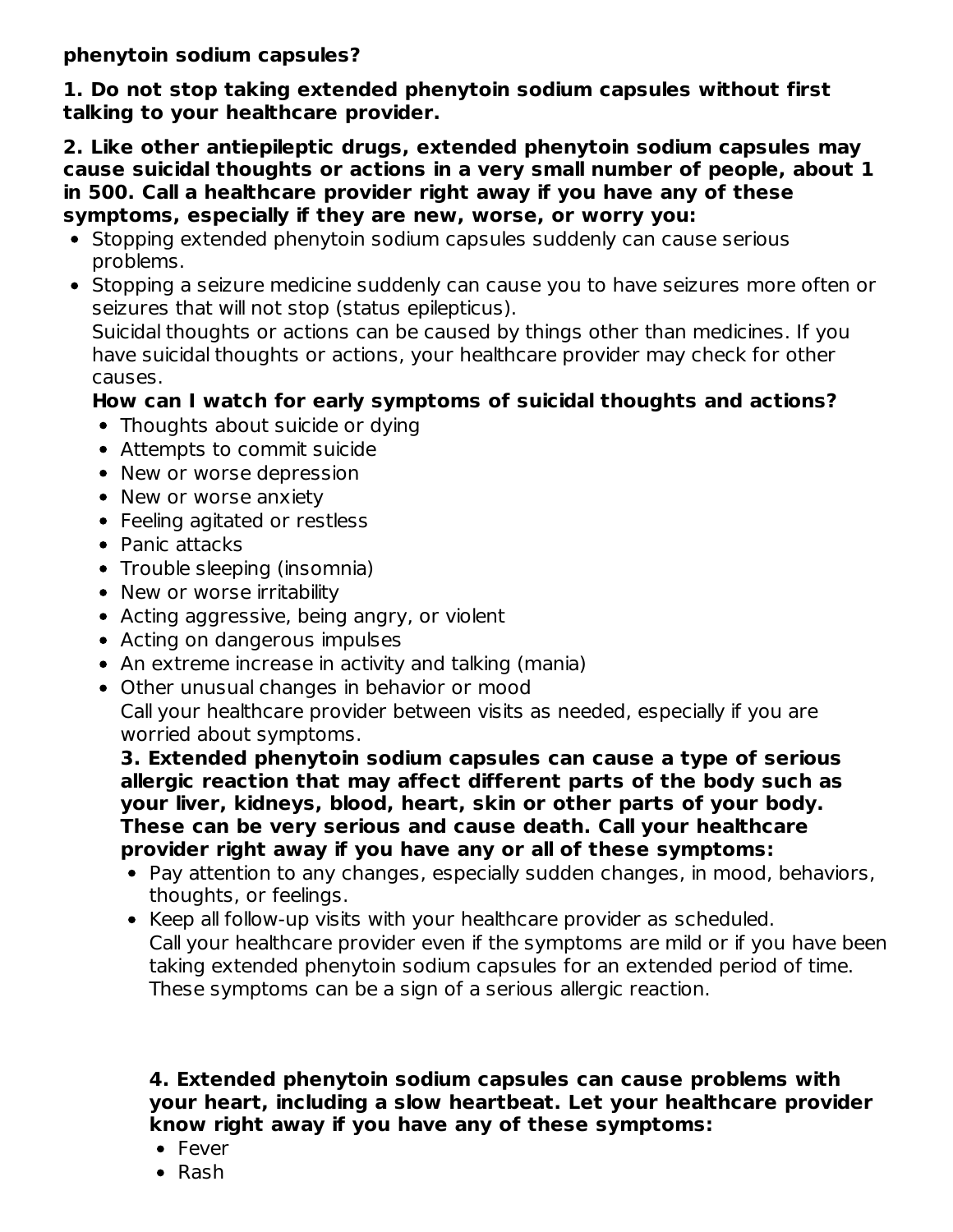- Swollen lymph glands
- Swelling of your face, eye, lips, or tongue
- Trouble swallowing or breathing
- Sore throat
- Sores in your mouth
- Bruise easily
- Purple or red spots on your skin
- Increase infections
- Not wanting to eat (anorexia)
- Nausea
- Vomiting
- Yellowing of the skin and the white part of your eyes (jaundice)

## **What are extended phenytoin sodium capsules?**

Extended phenytoin sodium capsules are a prescription medicine used to treat certain types of seizures called tonic-clonic (grand mal) and psychomotor (temporal lobe) seizures.

## **Do not take extended phenytoin sodium capsules if you:**

- dizziness
- tiredness
- feeling like your heart is beating slowly or skipping beats
- chest pain

### **Before taking extended phenytoin sodium capsules, tell your healthcare provider about all of your medical conditions, including if you:**

- Are allergic to phenytoin or any of the ingredients in extended phenytoin sodium capsules. See the end of this leaflet for a complete list of ingredients in extended phenytoin sodium capsules.
- Have had an allergic reaction to CEREBYX (fosphenytoin), PEGANONE (ethotoin), or MESANTOIN (mephenytoin).
- Have had liver problems from taking phenytoin.
- Take delavirdine.
	- Have or have had depression, mood problems, or suicidal thoughts or behavior
	- Have had an allergic reaction to a medicine similar to extended phenytoin sodium capsules called carboxamides, barbiturates, succinimides, and oxazolidinediones
	- Have or had liver or kidney problems
	- Have or had an enzyme problem called porphyria
	- Have or had high blood sugar (hyperglycemia)
	- Drink alcohol
	- Are pregnant or plan to become pregnant. Extended phenytoin sodium capsules may harm your unborn baby. Tell your healthcare provider about all the medicines you take, including prescription and over-the-counter medicines, vitamins, and herbal supplements. These medicines can change the levels of extended phenytoin sodium capsules in your blood. Taking extended phenytoin sodium capsules with certain other

medicines can cause side effects or affect how well they work. Do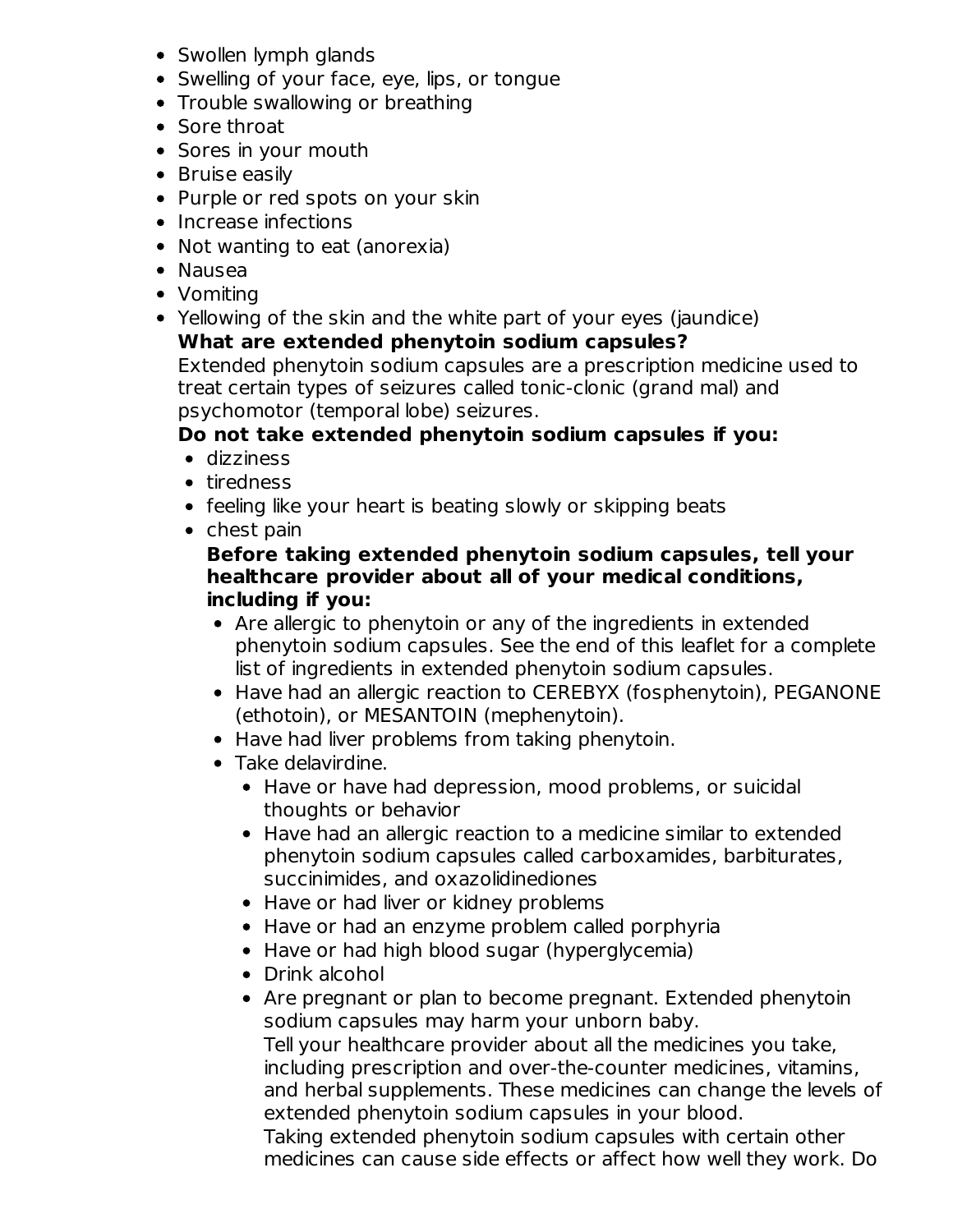not start or stop other medicines without talking to your healthcare provider.

Know the medicines you take. Keep a list of them and show it to your healthcare provider and pharmacist when you get a new medicine.

### **How should I take extended phenytoin sodium capsules?**

- If you take extended phenytoin sodium capsules during pregnancy, your baby is at risk for serious birth defects.
- If you become pregnant while taking extended phenytoin sodium capsules, the level of extended phenytoin sodium capsules in your blood may decrease, causing your seizures to become worse. Your healthcare provider may change your dose of extended phenytoin sodium capsules.
- If you take extended phenytoin sodium capsules during pregnancy, your baby is also at risk for bleeding problems right after birth. Your healthcare provider may give you and your baby medicine to prevent this.
- All women of child-bearing age should talk to their healthcare provider about using other possible treatments instead of extended phenytoin sodium capsules.
- If you are of childbearing age and are not planning on getting pregnant, you should use effective birth control (contraception) while taking extended phenytoin sodium capsules.
- **Pregnancy Registry:** If you become pregnant while taking extended phenytoin sodium capsules, talk to your healthcare provider about registering with the North American Antiepileptic Drug Pregnancy Registry. You can enroll in this registry by calling 1-888-233-2334. The purpose of this registry is to collect information about the safety of antiepileptic drugs during pregnancy.
- Are breastfeeding or plan to breastfeed. Phenytoin sodium can pass into breast milk. You and your healthcare provider should decide if you will take extended phenytoin sodium capsules while you are breastfeeding.

### **What should I avoid while taking extended phenytoin sodium capsules?**

- Take extended phenytoin sodium capsules exactly as your healthcare provider tells you.
- Your healthcare provider will tell you how much extended phenytoin sodium capsules to take and when to take it.
- Your healthcare provider may change your dose if needed. Do not change your dose of extended phenytoin sodium capsules without talking to your healthcare provider.
- Do not stop taking extended phenytoin sodium capsules without first talking to your healthcare provider. Stopping extended phenytoin sodium capsules suddenly can cause serious problems.

**What are the possible side effects of extended phenytoin sodium capsules?**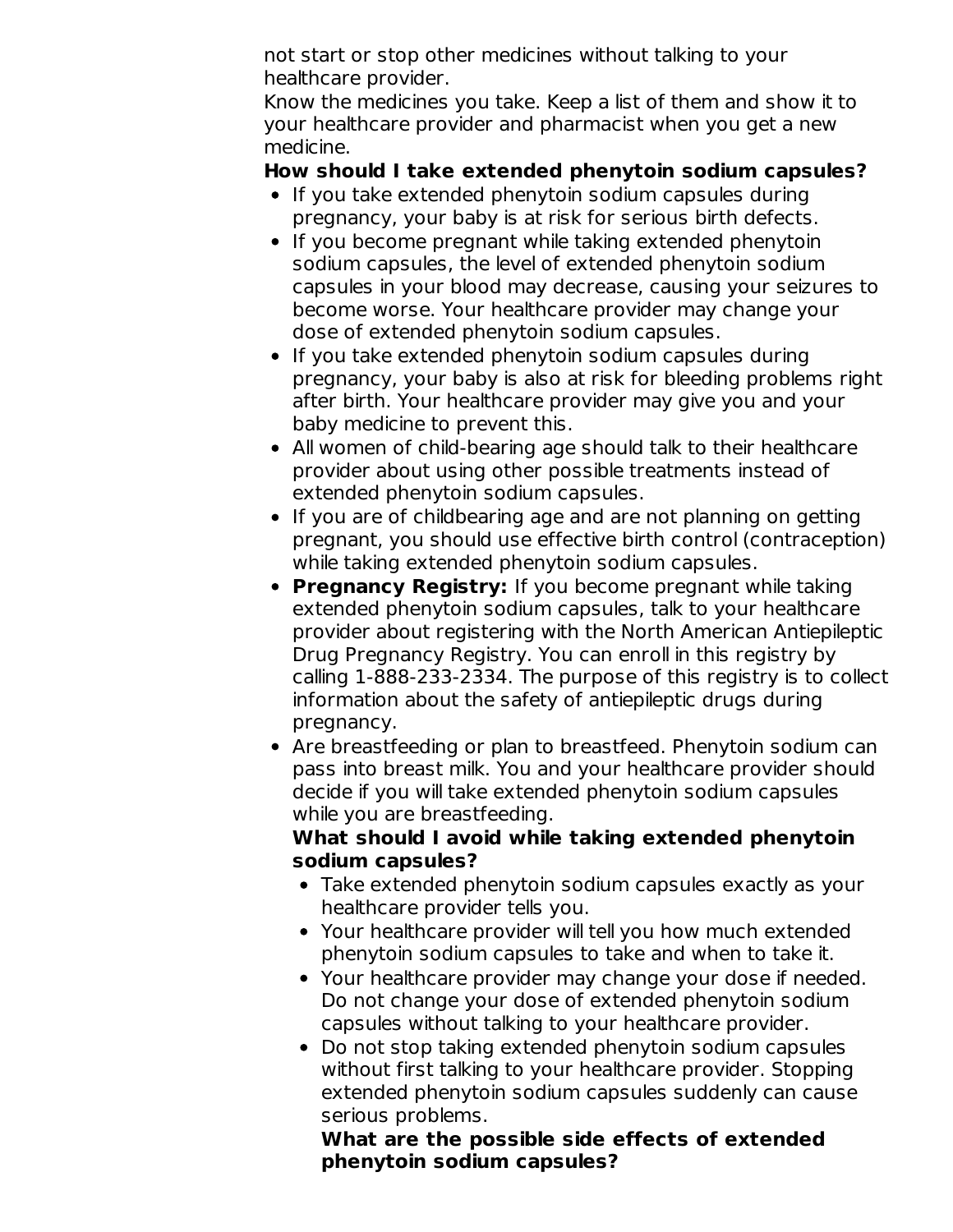See " **What is the most important information I should know about extended phenytoin sodium capsules?" Extended phenytoin sodium capsules may cause other serious side effects including:**

- Do not drink alcohol while you take extended phenytoin sodium capsules without first talking to your healthcare provider. Drinking alcohol while taking extended phenytoin sodium capsules may change your blood levels of extended phenytoin sodium capsules which can cause serious problems.
- Do not drive, operate heavy machinery, or do other dangerous activities until you know how extended phenytoin sodium capsules affects you. Extended phenytoin sodium capsules can slow your thinking and motor skills.

Call your healthcare provider right away, if you have any of the symptoms listed above.

The most common side effects of extended phenytoin sodium capsules include:

- Liver problems.
- Low blood count which could increase your chance of getting infections, bruising, bleeding and increased fatigue
- Softening of your bones (osteopenia, osteoporosis, and osteomalacia) can cause your bones to break (fractures).
- High blood sugar (hyperglycemia).
- High levels of extended phenytoin sodium capsules in your blood that could cause confusion also known as delirium, psychosis or a more serious condition that affects how your brain works (encephalopathy). Extended phenytoin sodium capsules can cause overgrowth of your gums. Brushing and flossing your teeth and seeing a dentist regularly while taking extended phenytoin sodium capsules can help prevent this from happening.

These are not all of the possible side effects of extended phenytoin sodium capsules.

Call your doctor for medical advice about side effects. You may report side effects to FDA at 1-800-FDA-1088.

#### **How should I store extended phenytoin sodium capsules?**

- Irregular movement of the eye (nystagmus)
- Problems with movement and balance (ataxia)
- Slurred speech
- Decrease in coordination
- Drowsiness (somnolence)
- Confusion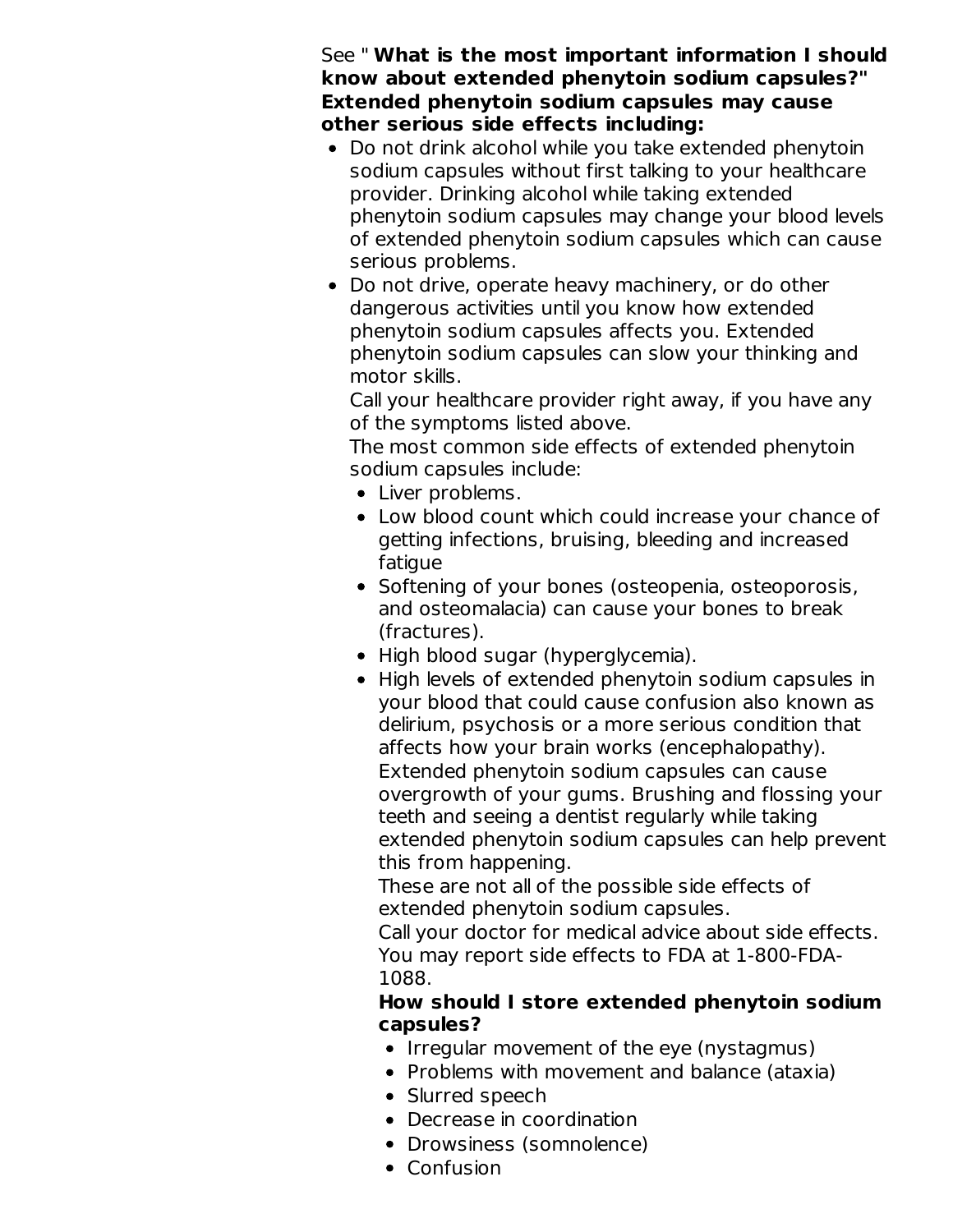#### **Keep extended phenytoin sodium capsules and all medicines out of the reach of children.**

#### **General information about the safe and effective use of extended phenytoin sodium capsules.**

Medicines are sometimes prescribed for purposes other than those listed in a Medication Guide. Do not use extended phenytoin sodium capsules for a condition for which it was not prescribed. Do not give extended phenytoin sodium capsules to other people, even if they have the same symptoms that you have. It may harm them. You can ask your pharmacist or healthcare provider for information about extended phenytoin sodium capsules that is written for health professionals.

#### **What are the ingredients in extended phenytoin sodium capsules?**

**Active ingredient:** phenytoin sodium **Inactive ingredients:** confectioner's sugar, hypromellose, magnesium oxide, magnesium stearate, microcrystalline cellulose, and talc. In addition, the empty hard gelatin capsule shells also contain gelatin, sodium lauryl sulphate, and titanium dioxide. The capsules are imprinted with edible ink containing black iron oxide, potassium hydroxide, propylene glycol and shellac.

For more information, call Aurobindo Pharma USA, Inc. at 1-866-850-2876.

This Medication Guide has been approved by the U.S. Food and Drug Administration

- Store extended phenytoin sodium capsules at room temperature between 20° to 25°C (68° to 77°F).
- Store in tight, light-resistant containers.
- Protect from moisture.
- Revised: 12/2021

Repackaged By / Distributed By: RemedyRepack Inc.

625 Kolter Drive, Indiana, PA 15701 (724) 465-8762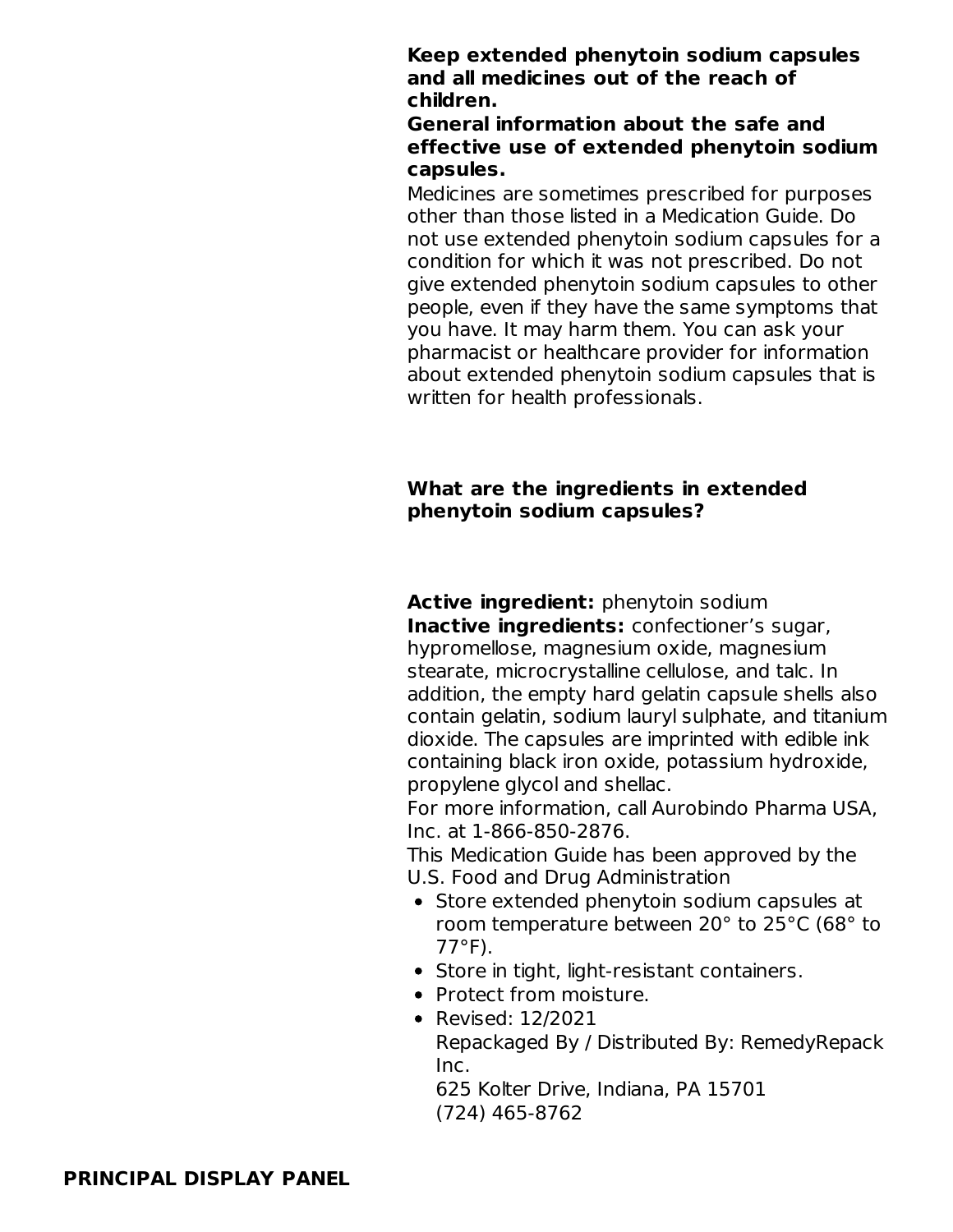DRUG: Extended Phenytoin Sodium

GENERIC: Phenytoin Sodium

DOSAGE: CAPSULE

ADMINSTRATION: ORAL

NDC: 70518-2227-0

COLOR: white

SHAPE: CAPSULE

SCORE: No score

SIZE: 17 mm

IMPRINT: X;51

PACKAGING: 30 in 1 BLISTER PACK

ACTIVE INGREDIENT(S):

PHENYTOIN SODIUM 100mg in 1

INACTIVE INGREDIENT(S):

- SUCROSE
- HYPROMELLOSE 2910 (4000 MPA.S)
- **MAGNESIUM OXIDE**
- MAGNESIUM STEARATE
- MICROCRYSTALLINE CELLULOSE
- TALC
- GELATIN, UNSPECIFIED
- **SODIUM LAURYL SULFATE**
- TITANIUM DIOXIDE
- FERROSOFERRIC OXIDE
- POTASSIUM HYDROXIDE
- PROPYLENE GLYCOL
- SHELLAC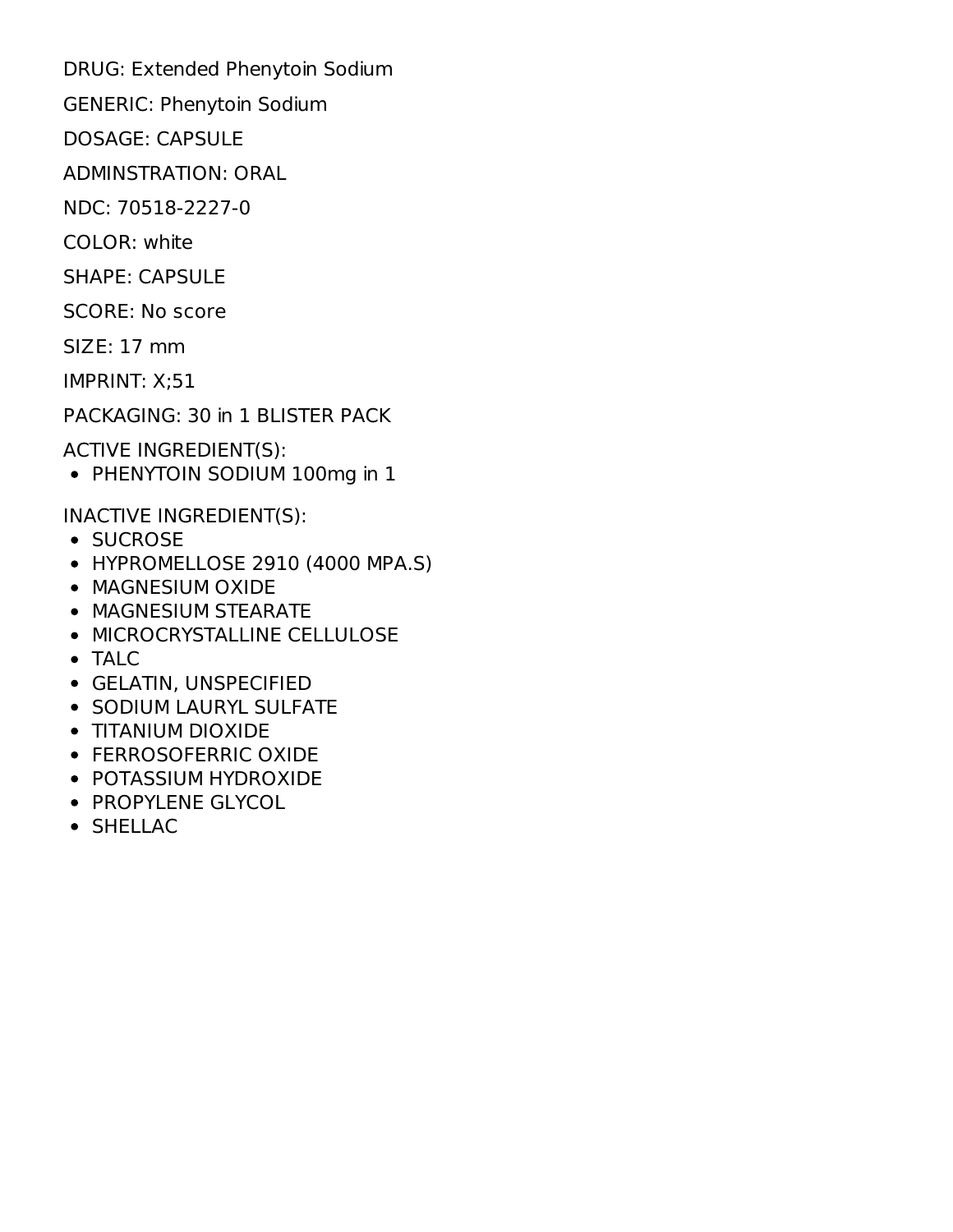| <b>Extended Phenytoin Sodium</b><br>100 mg<br>Capsule<br>QTY: 30<br>remedy<br><b>Orepack</b> | HD <sub>2</sub><br><b>RX ONLY</b>        | Expires:<br>LOT# | NDC #: 70518-2227-00<br>Source NDC: 65862-0692-99<br>MFG: Aurobindo, Nagar, India 509302<br>Keep this and all medication out of the reach of children<br>Directions For Use: See Package Insert<br>Store at 20-25°C (68-77°F); excursions permitted to 15-30°C (59-86°F) [See USP]<br>Repackaged by: RemedyRepack Inc., Indiana, PA 15701, 724.465.8762 |  |                          |                           |  |
|----------------------------------------------------------------------------------------------|------------------------------------------|------------------|---------------------------------------------------------------------------------------------------------------------------------------------------------------------------------------------------------------------------------------------------------------------------------------------------------------------------------------------------------|--|--------------------------|---------------------------|--|
| <b>EXTENDED PHENYTOIN SODIUM</b><br>phenytoin sodium capsule                                 |                                          |                  |                                                                                                                                                                                                                                                                                                                                                         |  |                          |                           |  |
| <b>Product Information</b>                                                                   |                                          |                  |                                                                                                                                                                                                                                                                                                                                                         |  |                          |                           |  |
| <b>Product Type</b>                                                                          | <b>HUMAN PRESCRIPTION</b><br><b>DRUG</b> |                  | <b>Item Code</b><br>(Source)                                                                                                                                                                                                                                                                                                                            |  | 692)                     | NDC:70518-2227(NDC:65862- |  |
| <b>Route of Administration</b>                                                               | ORAL                                     |                  |                                                                                                                                                                                                                                                                                                                                                         |  |                          |                           |  |
| <b>Active Ingredient/Active Moiety</b>                                                       |                                          |                  |                                                                                                                                                                                                                                                                                                                                                         |  |                          |                           |  |
|                                                                                              | <b>Ingredient Name</b>                   |                  |                                                                                                                                                                                                                                                                                                                                                         |  | <b>Basis of Strength</b> | <b>Strength</b>           |  |
| PHENYTOIN SODIUM (UNII: 4182431BJH) (PHENYTOIN - UNII:6158TKW0C5)                            |                                          |                  |                                                                                                                                                                                                                                                                                                                                                         |  | PHENYTOIN SODIUM         | 100 mg                    |  |
|                                                                                              |                                          |                  |                                                                                                                                                                                                                                                                                                                                                         |  |                          |                           |  |
| <b>Inactive Ingredients</b>                                                                  |                                          |                  |                                                                                                                                                                                                                                                                                                                                                         |  |                          |                           |  |
|                                                                                              | <b>Ingredient Name</b>                   |                  |                                                                                                                                                                                                                                                                                                                                                         |  |                          | <b>Strength</b>           |  |
| <b>SUCROSE (UNII: C151H8M554)</b>                                                            |                                          |                  |                                                                                                                                                                                                                                                                                                                                                         |  |                          |                           |  |
| <b>HYPROMELLOSE 2910 (4000 MPA.S) (UNII: RN31520P35)</b>                                     |                                          |                  |                                                                                                                                                                                                                                                                                                                                                         |  |                          |                           |  |
| MAGNESIUM OXIDE (UNII: 3A3U0GI71G)                                                           |                                          |                  |                                                                                                                                                                                                                                                                                                                                                         |  |                          |                           |  |
| <b>MAGNESIUM STEARATE (UNII: 70097M6I30)</b>                                                 |                                          |                  |                                                                                                                                                                                                                                                                                                                                                         |  |                          |                           |  |
| MICROCRYSTALLINE CELLULOSE (UNII: OP1R32D61U)                                                |                                          |                  |                                                                                                                                                                                                                                                                                                                                                         |  |                          |                           |  |
| TALC (UNII: 7SEV7J4R1U)                                                                      |                                          |                  |                                                                                                                                                                                                                                                                                                                                                         |  |                          |                           |  |
| <b>GELATIN, UNSPECIFIED (UNII: 2G86QN327L)</b>                                               |                                          |                  |                                                                                                                                                                                                                                                                                                                                                         |  |                          |                           |  |
| <b>SODIUM LAURYL SULFATE (UNII: 368GB5141J)</b>                                              |                                          |                  |                                                                                                                                                                                                                                                                                                                                                         |  |                          |                           |  |
| <b>TITANIUM DIOXIDE (UNII: 15FIX9V2JP)</b>                                                   |                                          |                  |                                                                                                                                                                                                                                                                                                                                                         |  |                          |                           |  |
| <b>FERROSOFERRIC OXIDE (UNII: XM0M87F357)</b>                                                |                                          |                  |                                                                                                                                                                                                                                                                                                                                                         |  |                          |                           |  |
| <b>POTASSIUM HYDROXIDE (UNII: WZH3C48M4T)</b>                                                |                                          |                  |                                                                                                                                                                                                                                                                                                                                                         |  |                          |                           |  |
| <b>PROPYLENE GLYCOL (UNII: 6DC9Q167V3)</b>                                                   |                                          |                  |                                                                                                                                                                                                                                                                                                                                                         |  |                          |                           |  |
| <b>SHELLAC</b> (UNII: 46N107B71O)                                                            |                                          |                  |                                                                                                                                                                                                                                                                                                                                                         |  |                          |                           |  |
|                                                                                              |                                          |                  |                                                                                                                                                                                                                                                                                                                                                         |  |                          |                           |  |